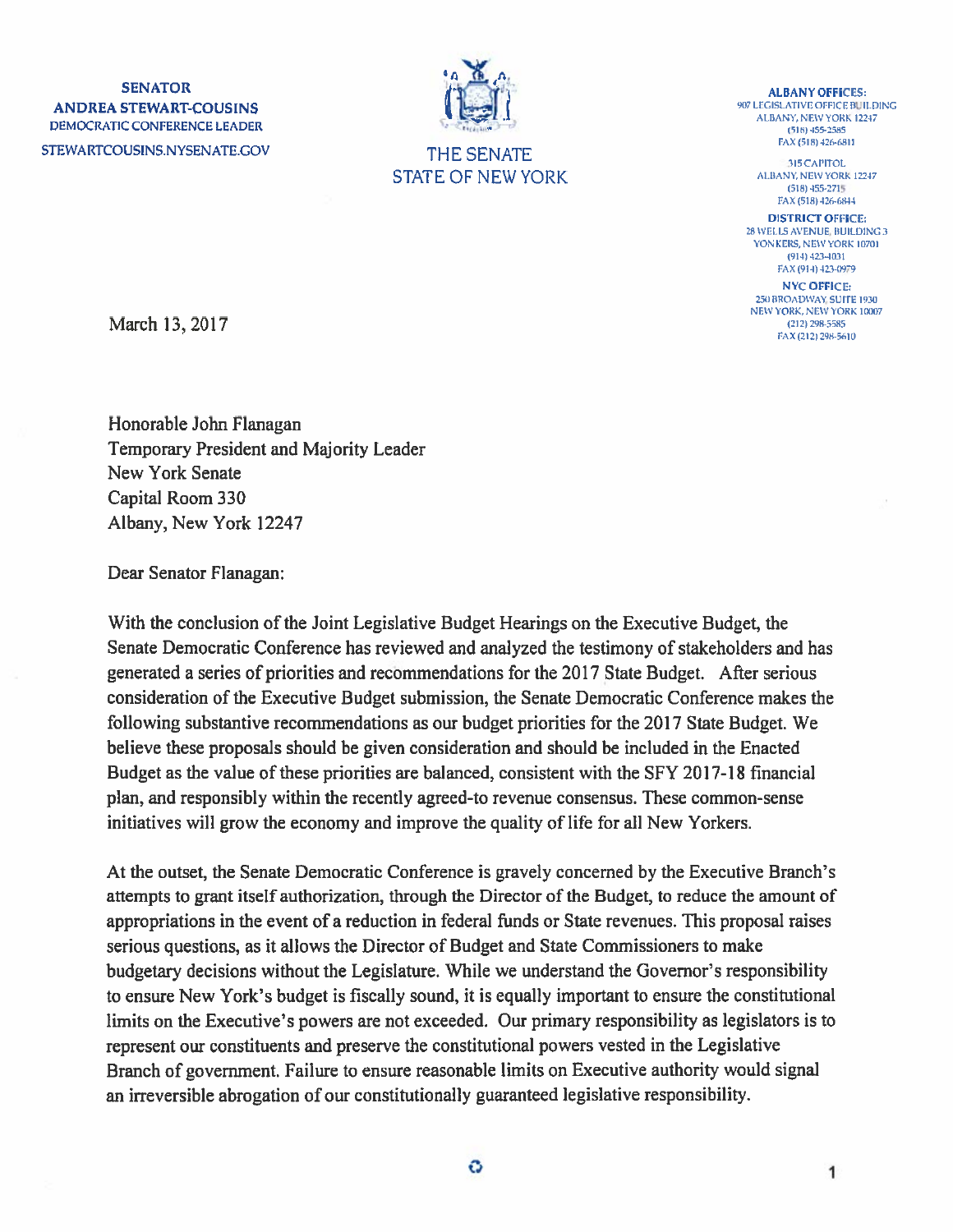The initiatives outlined below are common-sense proposals to help grow our economy, improve the lives of hard-working New Yorkers and re-earn the public's trust in State government. Albany must become <sup>a</sup> place of action and not just political posturing, and that is why we urge you to review these recommendations and work with the Senate Democratic Conference to achieve meaningful results in the State Budget that move all New Yorkers forward.

While the Budget is primarily <sup>a</sup> financial document that allocates billions of dollars of revenue and aid for various purposes, it has also become the main policy document generated by the State and, as such, the Senate Democratic Conference proposes essential reforms and initiatives to be included in the Enacted Budget. New York must prioritize critical issues such as raising the age of criminal responsibility, making college affordable for New York families, and restoring funding for elementary and secondary schools so New York's children can reach their full potential.

In addition to these policy initiatives, the Senate Democratic Conference proposes <sup>a</sup> series of fiscal priorities that should be included in the Senate One House Budget Resolution and the final Enacted Budget. Critical priorities include expanding funding for homeless services and affordable housing, providing additional reserve funds to address the impact of federal cuts, expanding transportation network companies to Upstate New York with clear protections for employees, rejecting proposed Title XX changes that would cut aid to senior centers, and ensuring that the MTA receives full funding from owed revenues sources without harmful budgetary sweeps.

#### Addressing Threats at the Federal Level

This year, enacting <sup>a</sup> budget that accurately predicts State funding needs is particularly challenging due to grea<sup>t</sup> uncertainty about how federal budgetary changes will impact New Yorkers. For instance, repeal of the Affordable Care Act could cost the State up to S3.7 billion in federal assistance. Medicaid block granting and Medicare privatizafion could devastate our communities and slash local aid. Federal funding for education, housing, the environment, legal services, the arts, transportation, title X, maternal and child health, and medicaid funds currently provided for women's health through family planning centers and many other critical areas could also be cut, devastating key programs that suppor<sup>t</sup> New Yorkers in all facets of life.

Unfortunately, the Legislature will not be able to evaluate the nature of possible cuts before the enactment of the budget. The Governor has instead proposed authorizing Executive discretion in the face of such cuts without Legislative input. This proposa<sup>l</sup> is the wrong strategy in the face of such <sup>a</sup> potential crisis. Instead, the Legislature should be called back to <sup>a</sup> special session to address any federal cuts later in the fiscal year.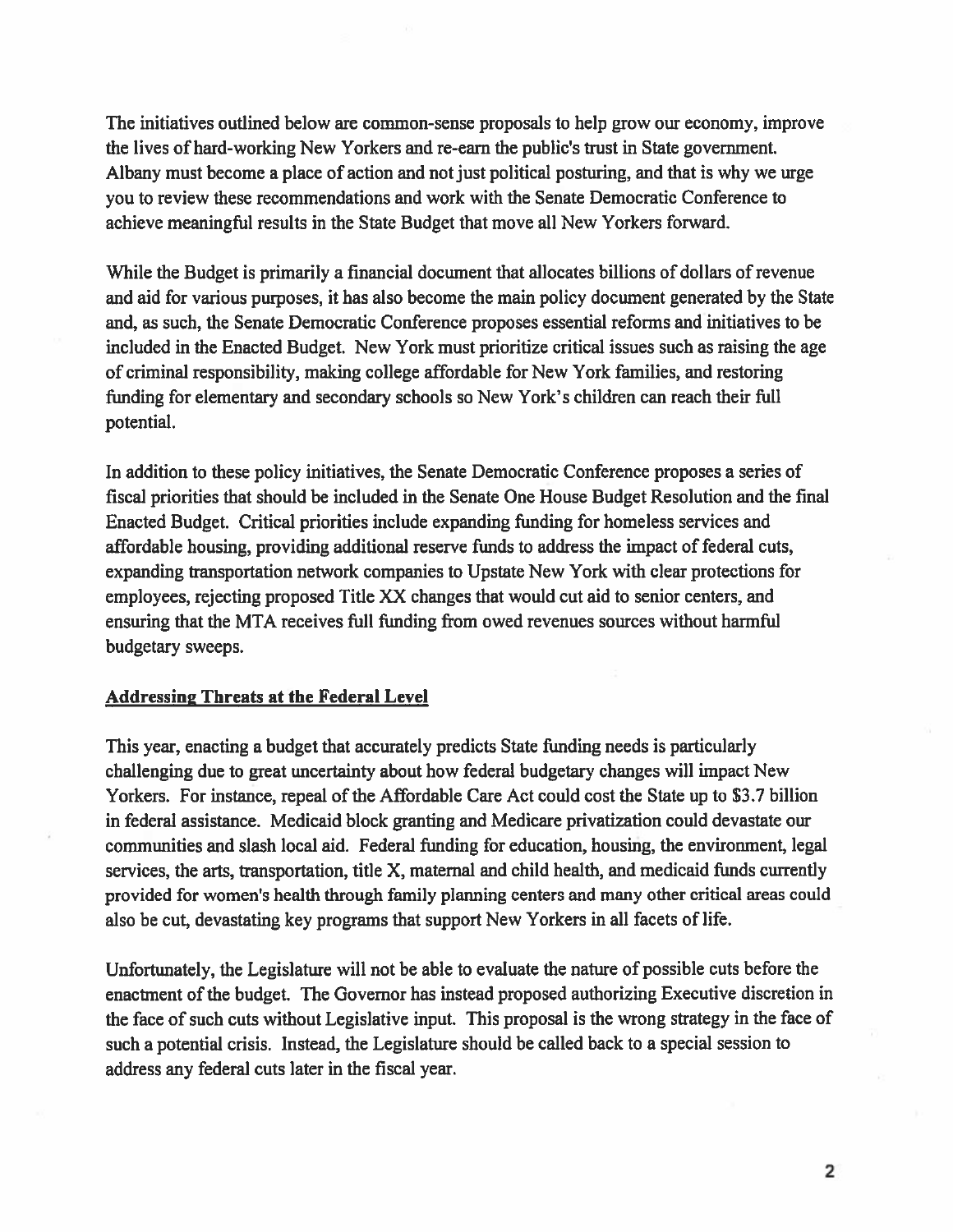Additionally, we suppor<sup>t</sup> reserving additional surplus dollars to ensure the most critical needs of New Yorkers are met should federal funding be eliminated. The Governor's Budget proposes to add \$150 million to the State's Rainy Day Fund "if fiscal conditions permit." This fund currently stands at \$1.8 billion and has not been increased for years. But State Finance Law (section 92-cc) allows these funds to be used only in times of explicit economic downturn or due to catastrophic events.

While the Governor has taken <sup>a</sup> positive step in recognizing the importance of increasing this reserve fund, it will not be available to fill holes left by federal policy changes that short-change New York. These financial realities require <sup>a</sup> significantly larger commitment ofresources through the creation of <sup>a</sup> contingency fund to be drawn down only to replace essential lost federal funds. It is a basic principle of budgeting that in times of financial uncertainty, more money needs to be pu<sup>t</sup> away for contingencies.

#### **Raise the Age**

The State of New York is not among the 48 states in the nation that recognize the fundamental differences between 16- and 17 year-old youth and adults. The Senate Democratic Conference understands that the 28,000 adolescents aged 16 and 17 who face being charged as adults each year are not bargaining chips, and it is imperative to enact legislation that raises the age of criminal responsibility to decrease youth recidivism rates and improve public safety.

The Senate Democratic Conference supports S.4157 (Montgomery) /A.4876 (Lentol) as the most comprehensive option available to effectively raise the age of criminal responsibility. At minimum, proposals to raise the age must include the following core principles:

- Raise the age for nonviolent youth offenders to 18 years old on January 1, 2018;
- Require the State to reimburse 100% of expenses incurred by localities in implementing Raise the Age legislation;
- Ensure that all youth charged as juvenile delinquents are placed in non-institutionalized settings as close to their homes as possible;
- Raise the lowest age of juvenile delinquency from 7 to 12, or 10 in the case of the most serious crimes;
- Codify the prohibition on youth placement in adult correctional facilities;
- Ensure that parents are notified of their 16- and 17-year-old's arrest, and protect youth's Constitutional rights by requiring parental involvement when waiving Miranda rights;
- Maximize the number of cases that originate in Family Court, and ensure that cases heard in <sup>a</sup> Youth Part of an adult court are handled by judges trained to handle the intricacies of juvenile offender cases;
- Ensure enhanced investments to diversion services and alternatives to lower incarceration rates; and

3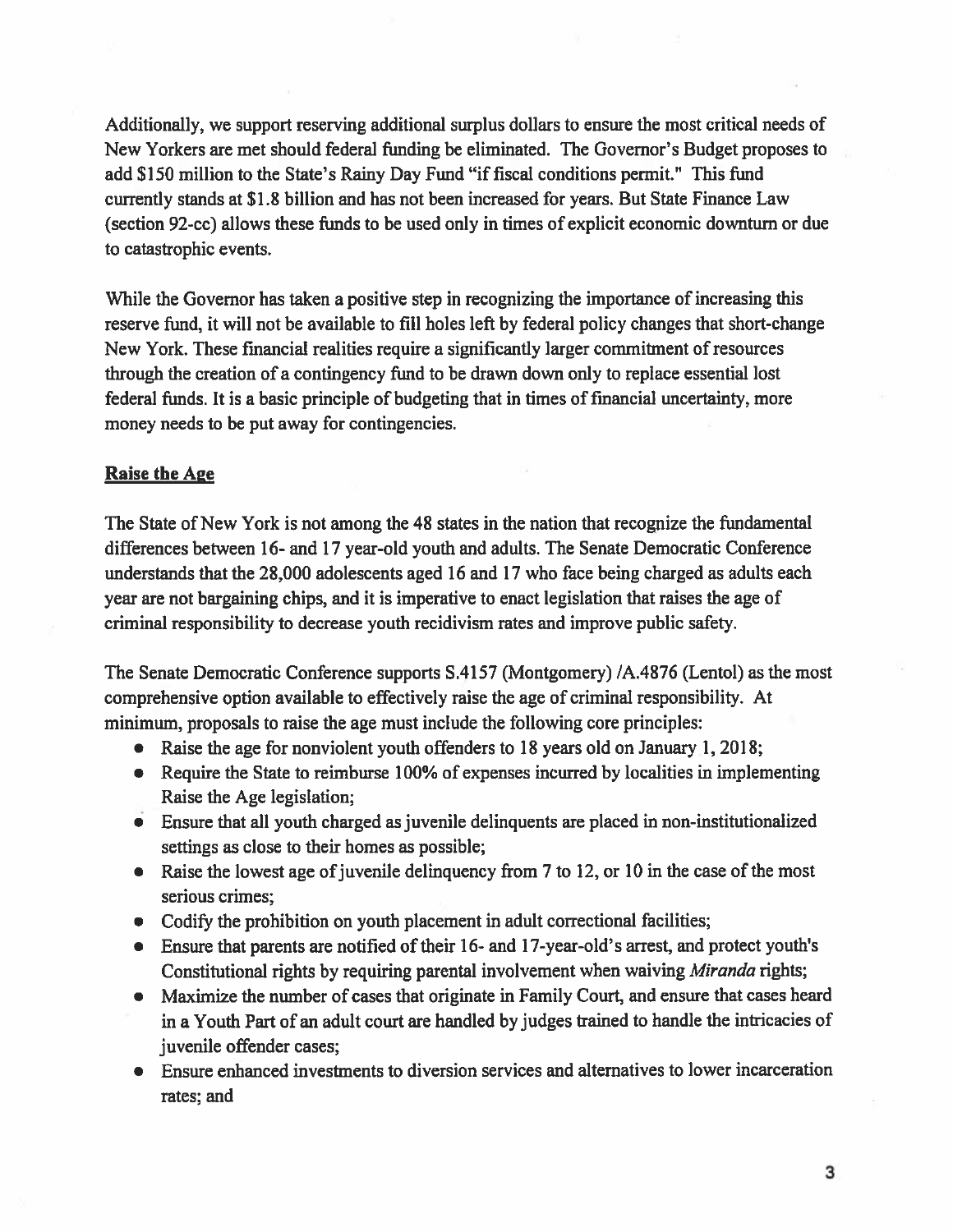• Provide a one-year wait for youth offenders with misdemeanors to have their records sealed and 3 years for felonies.

## Ethics, Campaign Finance Reform, and Transparency

The Senate Democratic Conference understands the need for ethics and campaign finance reform in our government. Over the pas<sup>t</sup> several years, Senate Democrats have introduced the most comprehensive package of bills in the legislature aimed at restoring the public's trust in its government. Once again, we strongly urge the Senate Majority-Coalition to review our proposals in conjunction with the reforms included in the Executive Budget.

These proposals include codifying voter protections contained in the voting rights act, lowering contribution limits, limiting the role of soft money to party committees, and closing the LLC loophole. We also strongly believe the Enacted Budget should include the Executive's proposa<sup>l</sup> to modernize and automate voter registration through the DMV and create <sup>a</sup> new framework for early voting and same day voter registration. We consider the costs associated with these new programs to be <sup>a</sup> small price to pay for enhancing our democracy.

Independent oversight and auditing are crucial in demonstrating the State's commitment to open, conflict-free governmen<sup>t</sup> and sound expenditure of public resources. With these considerations in mind, the Conference supports the following legislative proposals and modifications to the Executive Budget:

- Ensure adequate, independent oversight by the Comptroller of alternative project delivery arrangements and contracts, procuremen<sup>t</sup> by public authorities and subsidiaries, and large deals involving State resources;
- Reject the Governor's proposa<sup>l</sup> to create <sup>a</sup> new Chief Procurement Office, and ensure independent oversight and approva<sup>l</sup> of self-dealing involving public authorities and State non-profits; and
- Ensure that funds appropriated in the budget are clearly identified so that the purpose and use of the funding is transparent and publicly available.

# **Education**

The Enacted Budget must include funding and policy proposals that ensure all students are provided with the same high-quality educational opportunities. The Executive Budget does not adequately acknowledge the obligations due under the Campaign for Fiscal Equity (CFE) lawsuit. In order to satisfy this obligation, the Senate Democratic Conference supports <sup>a</sup> hilly <sup>p</sup>hased-in Foundation Aid Formula over the next three years, with \$2.1 billion increase in funding for the 2017-18 School Year. This funding owed to schools will allow districts to reduce class sizes and restore programs and services that have previously been cut. The Conference also recognizes that suppor<sup>t</sup> is needed for districts with <sup>a</sup> growing English Language Learner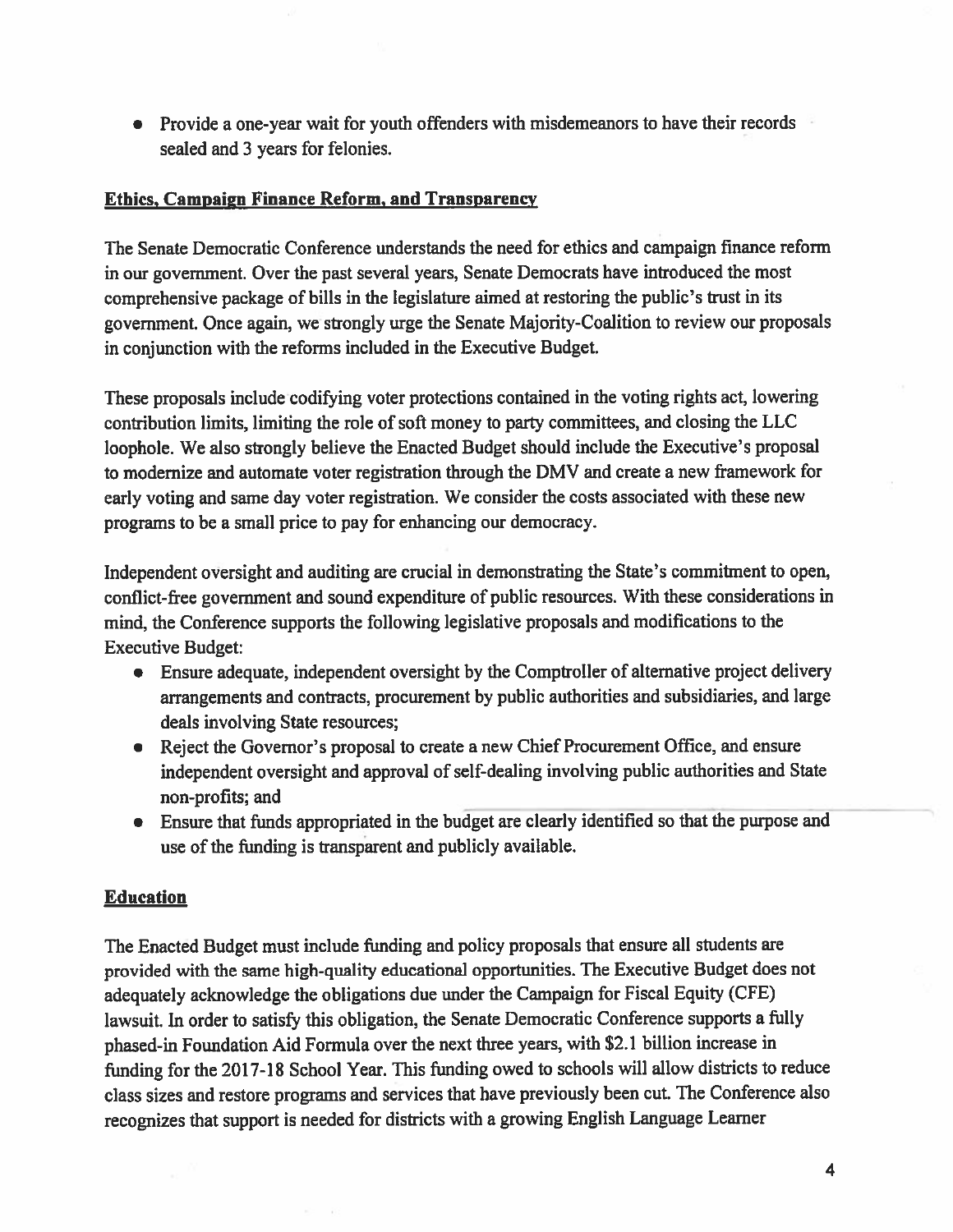population to provide greater opportunity for these students to succeed. Additionally, the Conference recommends the following modifications to the Executive Budget:

- Reject Foundation Aid language in the Executive Budget that would alter the Foundation Aid formula;
- Increase Community School District funding for additional programs, and provide greater flexibility to use the existing Community Schools Set-aside for existing programs;
- Support a three-year extension of Mayoral Control of the New York City school district;
- Support additional funding and the consolidation of the State's prekindergarten programs, but recommend that funding streams instead be allocated through the Universal Prekindergarten Program formula;
- Codify federal changes to the McKinney-Vento Homeless Assistance Act in state statute;
- Increase funding equitably for section 4201 schools, 4410 programs, 853 and Special Act schools, including \$4 million for the Excessive Teacher Turnover Prevention program, \$25 million in capital investments for 853 schools, \$5 million for short-term deferred maintenance projects for 4201 schools, and \$18 million for 853 schools and 4410 programs to reduce the compensation gap;
- Supports increasing building aid reimbursement for schools facing major capital needs such as Yonkers;
- Increase suppor<sup>t</sup> for BOCES aid and Special Services Aid for Career and Technical Education;
- Support \$35 million for additional slots under the Empire After-School Program, but recommend that \$10 million be set-aside for current after-school programs;
- Increase Library Aid by \$4 million, and Library Construction Aid by \$5 million;
- Provide an additional \$5 million in support of Independent Living Centers;
- Provide assistance to promote pathways to higher education, including career and education counselors and work-experience programs;
- Provide \$11 million in funding for adult literacy education;
- Provide \$8 million in funding to suppor<sup>t</sup> project-based assessments to help provide an additional mechanism to provide alternative measures for students; and
- $\bullet$ Support \$18 million allocated for the My Brother's Keeper initiative.

### **Higher Education**

The Senate Democratic Conference supports <sup>a</sup> multi-year approach to increasing resources to public higher education institutions and their students. It is our priority to reduce dependence on tuition and increase State-tax dollar suppor<sup>t</sup> by establishing <sup>a</sup> maintenance of effort requirement. This investment would provide additional faculty lines, community college base-aid increases, the expansion of the Tuition Assistance Program and higher education opportunity programs. The Senate Democratic Conference recommends the following modification to the Executive Budget: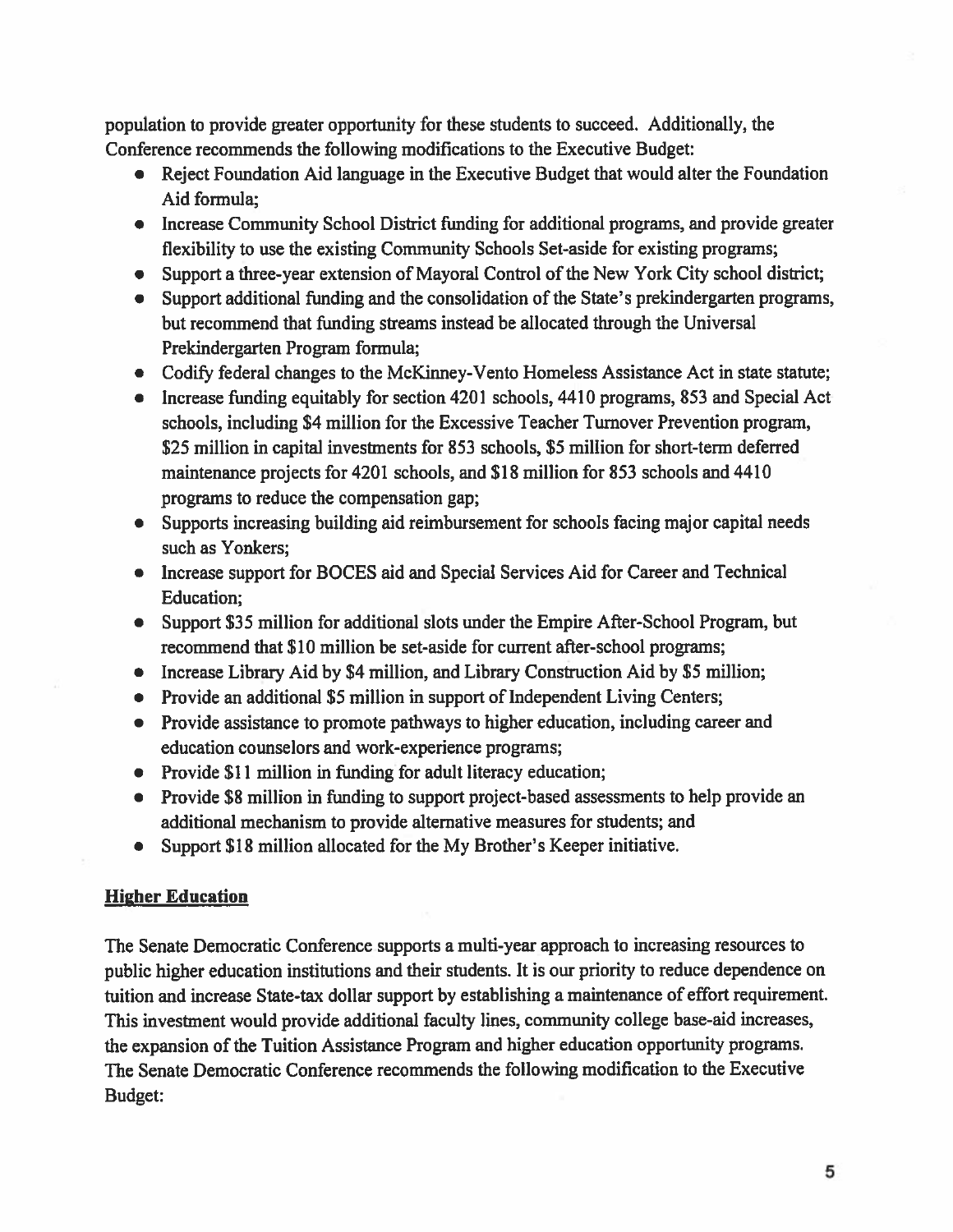- $\bullet$ Reject the Executive's proposal to cut funding from various SUNY, CUNY and SED opportunity programs:
	- <sup>o</sup> Restore SEEK Program funding by approximately \$4.6 million;
	- <sup>o</sup> Restore Education Opportunity Programs (EOP) by approximately \$8.6 million;
	- <sup>o</sup> Restore Educational Opportunity Centers by approximately \$7 million;
	- <sup>o</sup> Restore CUNY Leads funding by \$250,000; and
	- <sup>o</sup> Increase program funding for the Arthur 0. Eve Higher Education Opportunity Program (HEOP).
- Support <sup>a</sup> multi-year approach to making college tuition affordable for New York families under the newly created EducateNY program. For students with family incomes up to \$150,000 Adjusted Gross Income (AGI), tuition would be covered for state public universities and colleges, and <sup>a</sup> supplemental tuition assistance gran<sup>t</sup> of \$1,300 would be provided for those attending private colleges and universities;
- Modernize TAP to cover more middle-class families. Students with family incomes between \$50,000 and \$100,000 AGI would see TAP awards increase from \$500 to \$1,000;
- Provide \$15 million for <sup>a</sup> College Student Success Initiative for SUNY and CUNY to reduce homelessness and hunger on campuses;
- Support language regarding maintenance of effort at CUNY, SUNY, and SUNY Hospitals to maintain funding at 2011-12 Levels;
- Support additional funds commensurate with rising costs for SUNY and CUNY;
- Support an increase in Community College Base Aid;
- Increase funding by 100% for community college childcare;
- Provide new tax incentives to promote student loan assistance, such as employer loan repaymen<sup>t</sup> programs, state tax deductions for loan interest payments, expanded 529 contribution deductions, and loan-based forgiveness through State Service Corps;
- Support increased funding for critical maintenance projects at CUNY/SUNY;
- Support the Executive proposal of \$30.5 million in funding for HECAP;
- Increase funding for worker education by \$2 million to support career-training programs;
- Support data-driven and evidence-based programs that improve student success rates;
- Support new programs to assist students paying down college loans;
- Expand the STEM scholarship program to students attending private universities;
- Increase funding for the Foster Youth Success Initiative to \$4.5 million to support an additional cohort of students;
- Support an additional \$20 million to renovate the Schuyler Building into SUNY Albany's permanen<sup>t</sup> home for its new College of Engineering and Applied Sciences;
- Enact the DREAM Act;
- Reject language that would require each campuses' CUNY Foundation and other nonprofit affiliates to contribute 10% of the overall funding for CUNY operations;
- Restore last year's funding level of \$250,000 in funding for UAlbany's Center of Excellence;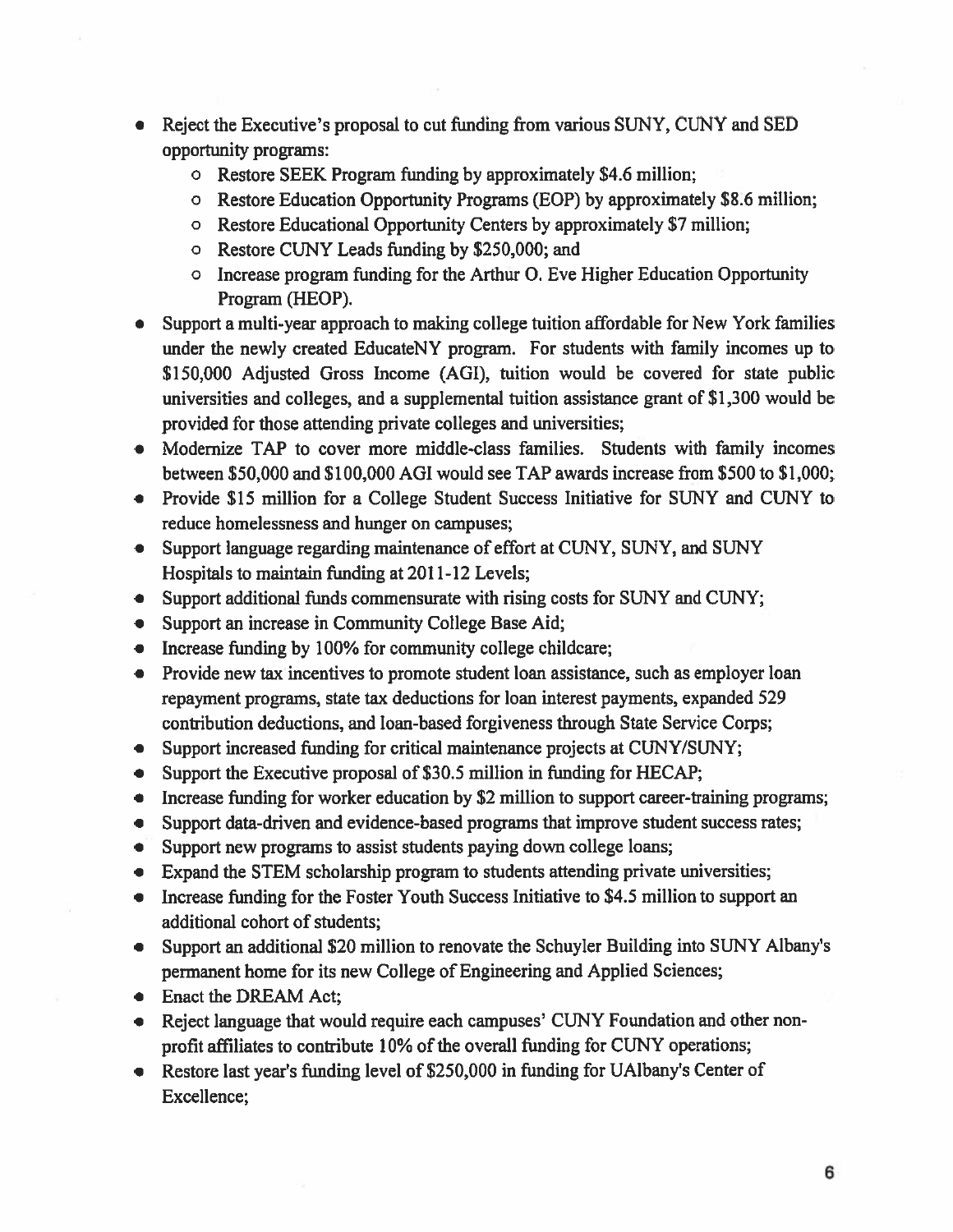- $\bullet$  Support legislation that would prohibit SUNY and CUNY from unnecessarily asking students about their immigration status or otherwise collecting information that could be used to aid in the deportation of enrolled students;
- Reject language that would facilitate the sale of 450 West 41st Street, a building used to house CUNY Hunter College's Master of Fine Arts program, to partially offset State funding for CUNY.

### Health and Mental Hygiene

The State of New York is responsible for the healthcare of millions of working New Yorkers. It is critical that the State continue its strong suppor<sup>t</sup> for health care services, especially given the uncertainty of future federal funding for these vital programs. The Executive Budget includes 2 year financing of \$147.6 billion in All Funds suppor<sup>t</sup> for the Department of Health, including \$65.2 billion for Medicaid spending, of which \$19 billion represents the State share for Medicaid. Many critical healthcare programs require additional suppor<sup>t</sup> to promote <sup>a</sup> healthy life for all of New York State's residents. The Senate Democratic Conference recommends the following modifications to the Executive Budget:

- Reject the following proposals:
	- <sup>o</sup> Proposed cost shifts to New York City, including:
		- Reducing the reimbursement rate from 36% to 29% under the General Public Health Works (Article VI) program; and
		- Reducing administrative funding for failure to increase Medicaid claiming for School Supportive Services;
	- <sup>o</sup> End spousal refusal for spouses living together in the community;
	- <sup>o</sup> Require <sup>a</sup> monthly premium of \$20 for the Essential Plan for those individuals between 138% to 200% of the federal poverty level (FPL) and index future premium increases to the consumer price index (CPI);
	- <sup>o</sup> Transfer \$582 million in spending from under the Medicaid Global Cap;
	- <sup>o</sup> Administrative reductions to Hospitals under the Medicaid program including:
		- **Increasing the penalty for early elective deliveries from 50% to 75%**;
		- Reducing the hospital quality pool by \$10 million; and
		- **Reducing payments for "potentially preventable ER visits by 25%**
	- <sup>o</sup> Elimination of prescriber prevails and creation of an additional supplemental rebate for any amounts in excess of <sup>a</sup> benchmark price;
- Require any federal finding cuts to be addressed by the Legislature;
- Create a fund to help restore federal funding cuts to Planned Parenthood;
- Support the Executive's proposal to reduce the price increase threshold for generic prescription drugs that triggers <sup>a</sup> mandatory rebate from 300% to <sup>a</sup> 75 % increase;
- Reject deferring the scheduled Human Services Cost of Living Adjustment for healthcare workers. Similarly, the \$225 million in funding for the minimum wage increase for

7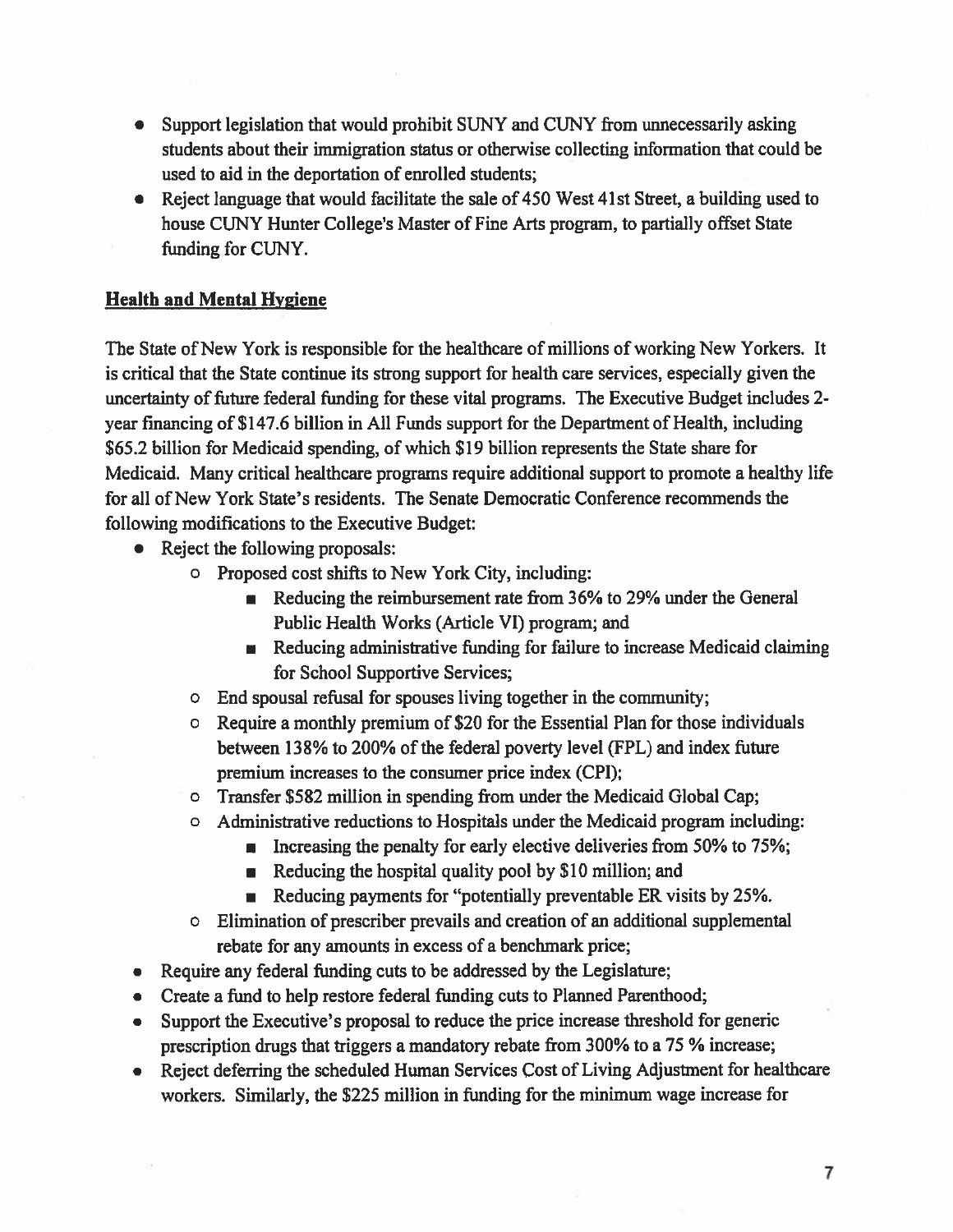health care workers should be amended to ensure that pas<sup>t</sup> and future fimding is passed along to providers on <sup>a</sup> timely basis;

- Reject the Governor's proposa<sup>l</sup> to eliminate the Nursing Home "bed hold" payment;
- Require the use of "transportation managers" for Adult Day Health Care programs and the Managed Long Term Care program;
- Reject consolidation of 39 public health programs into four appropriation pools;
- Restore full funding for the following programs;
	- <sup>o</sup> Community Health Advocates- \$1.5 million;
	- <sup>o</sup> Hunger Prevention Nutrition Assistance Program (HPNAP)- \$16.5 million;
	- <sup>o</sup> Family Planning Services- \$2.4 million;
	- <sup>o</sup> Healthy Eating and Physical Activity at YMCAs- SI million;
	- <sup>o</sup> Diagnostic and Treatment Center Uncompensated Care Pool- \$20 million;
	- <sup>o</sup> Pharmaceutical Take Back program- \$350,000;
	- <sup>o</sup> Sickle Cell Anemia Awareness and Research- \$2 million; and
	- <sup>o</sup> Early Intervention rate increase of 4%- \$6.4 million;
- • Amend the Executive's proposal to create <sup>a</sup> Health Care Modernization Team by expanding membership to include consumer or advocate's rights groups, and increase legislative oversight of the Team;
- Support expanded testing of drinking water in public water systems and private residential drinking water wells;
- Provide additional funding for lead testing of water at daycare centers;
- Include additional Senate Democratic Conference proposals to enhance water quality and strengthen State drinking water safety regulations;
- Add language creating <sup>a</sup> supplemental reimbursement rate adjustment for "enhanced safety net hospitals" to ensure these hospitals' financial viability;
- Allow School Based Health Centers to permanently bill Medicaid directly;
- Modify the Executive's \$500 million capital allocation for Essential Health Care Providers that includes \$50 million for Montefiore Medical Center and \$30 million for community based providers to increase the amount available for Community Health Care providers to \$125 million and include an additional set aside of \$50 million for developmental disability providers.
- Invest additional funding for NYC Health and Hospitals for their Indigent Care Program to ensure that care will continue to be provided to the uninsured;
- Support the Governor's propose<sup>d</sup> \$30 million in funding for End of AIDS by 2020;
- Support <sup>a</sup> \$3.1 million increase in the LGBT Health and Human Services Initiative; Modify the Executive's proposed three year extension to the Health Care Reform Act (HCRA) to include more transparency of funding allocations and better align indigent funding distributions with actual indigent care provided;
- Support \$1 million to provide grants for non-profits and schools to conduct blood drives;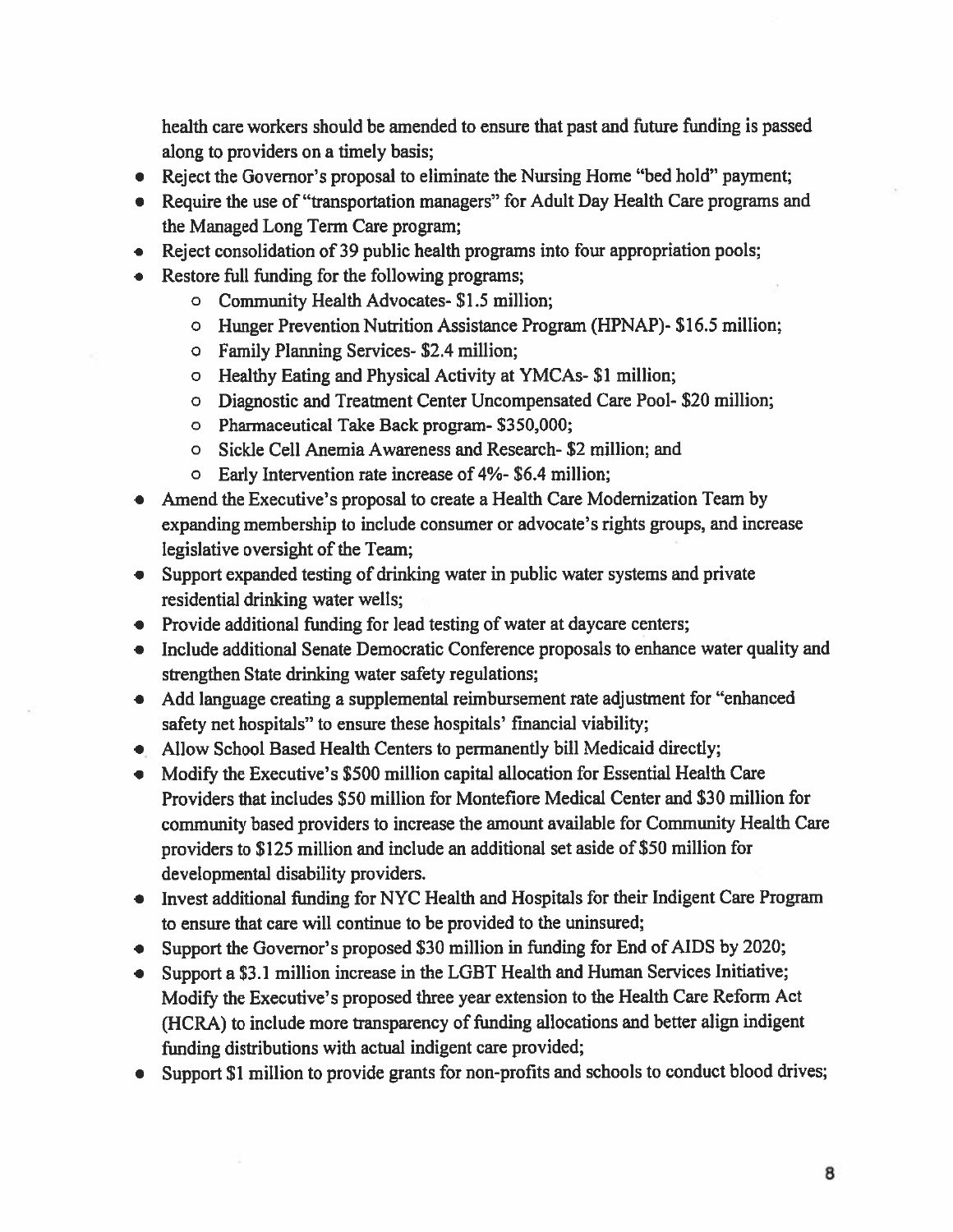- Modify the Executive's proposal to reform the Early Intervention Program, which would increase reimbursement from insurance companies, by eliminating the requirement that providers appeal a third party denial instead of the fiscal agent; and
- Modify revenue-generating health proposals such as regulating and taxing vapor products as tobacco products to ensure that newly realized taxing revenue is dedicated to antismoking initiatives.

## Mental Hygiene

- Provide additional funding for mental health and hygiene programs as follows
	- <sup>o</sup> Increase funding for Substance Abuse Prevention Intervention Specialists (SAPIS)- \$2 million;
	- <sup>o</sup> Increase salaries for direct suppor<sup>t</sup> professionals overseen by the Office for People with Developmental Disabilities- \$45 million;
	- <sup>o</sup> PTSD Research and Recognition Program- \$1.6 million;
	- <sup>o</sup> New York State Suicide Prevention and Crisis Centers- \$350,000 for Western NY and add an additional \$650,000 to expand services statewide; and
	- <sup>o</sup> Developmental Disability Alliance- \$140 million.
- Provide loan assistance similar to programs available for other medical professionals for individuals working in mental health and developmental disability professions;
- Reject establishing Jail-Based Restoration Programs for defendants deemed incompetent to stand trial; and
- Update the Mental Hygiene Law definition of "school" in order to address modem community based settings.

# Housing, Construction and Community Development

New York State faces <sup>a</sup> critical housing shortage. According to the Coalition for the Homeless, the number of New York City homeless that spend each night in City shelters has reached record levels. Currently, there are roughly 71,000 homeless individuals in New York State and 60,000 homeless in New York City. Access to supportive and affordable housing has proven to be the most successful and cost-effective solution to end homelessness and provide opportunities for successful outcomes. The Senate Democratic Conference proposes the following modifications to the Executive Budget:

- $\bullet$  Support the Executive's Affordable and Homeless Housing Plan appropriations of \$2.5 billion to fund programs that would provide 6,000 supportive housing units over the next five years, new construction of affordable rental housing for low-income families and seniors, Mitchell-Lama properties, and suppor<sup>t</sup> other important housing initiatives;
- Restore any cuts in federal funding to NYCHA to ensure residents are held harmless by reductions in federal aid;
- Add \$1.5 billion for <sup>a</sup> NYCHA 5-year capital program to address rehabilitation and reconstruction of its aging infrastructure and begin paying down its \$16 billion capital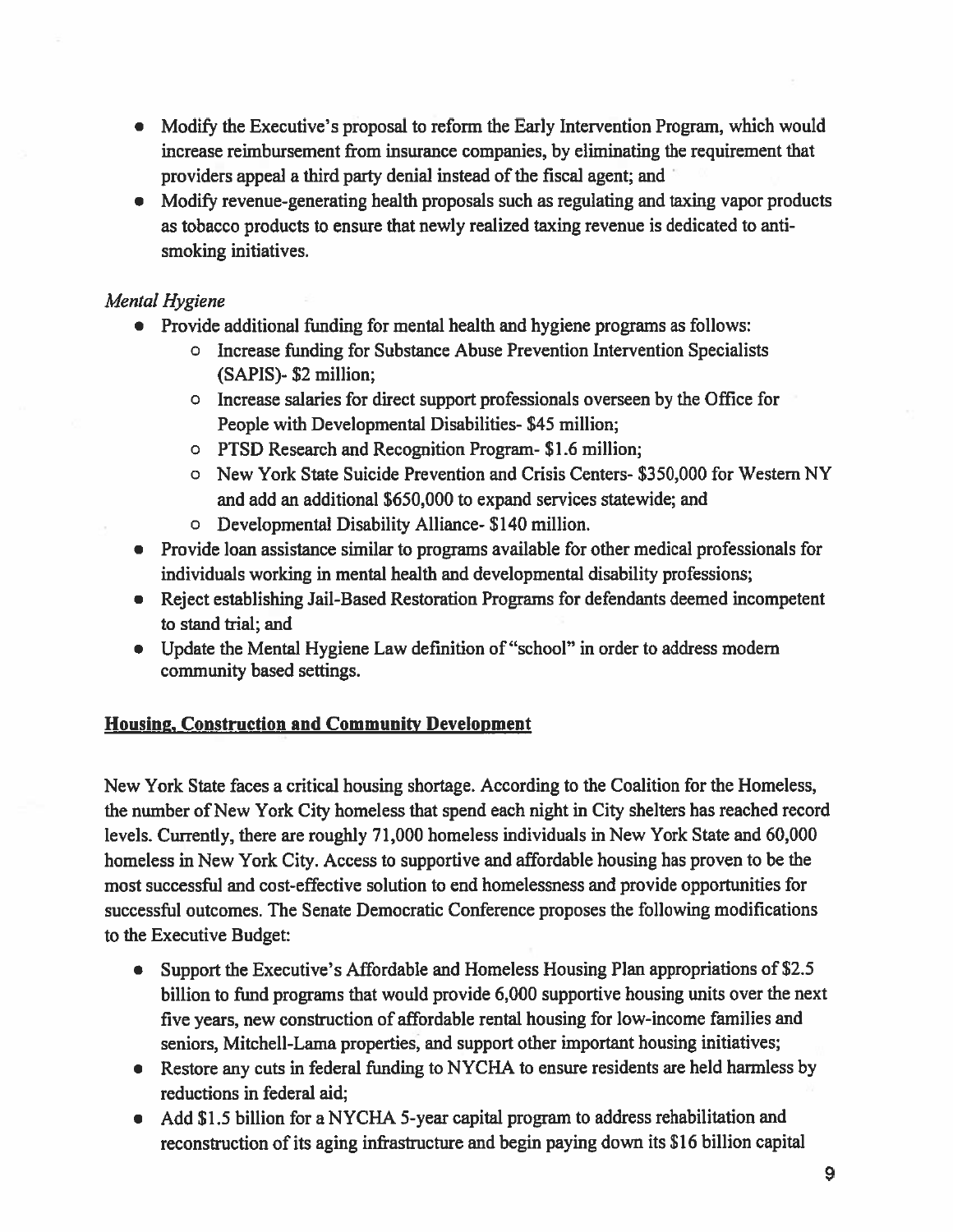backlog. This program should aspire to be <sup>a</sup> dollar-to-dollar match between New York City and State aid. In addition, the State should immediately disburse any unspen<sup>t</sup> funds appropriated to NYCHA in SFY 2016-17;

- Increase funding for the Office of Rent Administration (ORA) by \$5 million to improve response time for tenant complaints;
- Create a separate appropriation line for the Tenant Protection Unit (TPU) in the budget
- Provide authorization and funding for <sup>a</sup> Home Stability Support program scaled up over four years to preven<sup>t</sup> evictions and decrease the need for homeless shelters;
- Add \$200 million over three years for foreclosure prevention service providers throughout the state, including funding for the Foreclosure Prevention Services Network, providing <sup>a</sup> Right to Counsel for housing matters including eviction and foreclosure proceedings, and homeownership and foreclosure counseling services that are proven to help individuals make sound financial decisions and improve outcomes for homeowners;
- Support dedicating \$141 million from the Mortgage Insurance Fund to suppor<sup>t</sup> the Neighborhood and Rural Preservation Programs and the Rural Rental Assistance Program through the Housing Trust Fund Corporation, as well as homeless housing programs through the Homeless Housing and Assistance Corporation;
- Further consider the proposed Affordable New York Housing Program (42la). While the Conference understands the need for <sup>a</sup> tax incentive program to promote the private development of affordable housing, the current proposal should be improved to create <sup>a</sup> sufficient number of affordable units in light of the amount of revenue that is lost to the program;
- Oppose the \$1 million cut in Mitchell-Lama rehabilitation funds and provide additional funds for Mitchell-Lama rehabilitation to preven<sup>t</sup> properties from being sold-off; and
- Allocate \$10 million to provide new Resident Service Coordinators in all newly developed senior housing, and make competitively available for existing senior housing. Service coordination is <sup>a</sup> cost-effective measure to allow seniors to age-in-place and avoid expensive nursing homes.

### Human Services

Human services agencies in New York State provide suppor<sup>t</sup> to vulnerable populations and ensure safety and equality for all New Yorkers. The State Office for the Aging (SOFA), Office of Children and Family Services (OCFS), and the Office of Temporary and Disability Assistance (OTDA) administer supportive services programs for seniors, individuals and families living in poverty, as well as services for children in foster care or in need of protective interventions, suppor<sup>t</sup> for adults and disabled individuals who are unable to work, and provide child care subsidies for working families. The Senate Democratic Conference proposes modifications to the Executive Budget to ensure that New York State meets the needs of vulnerable populations: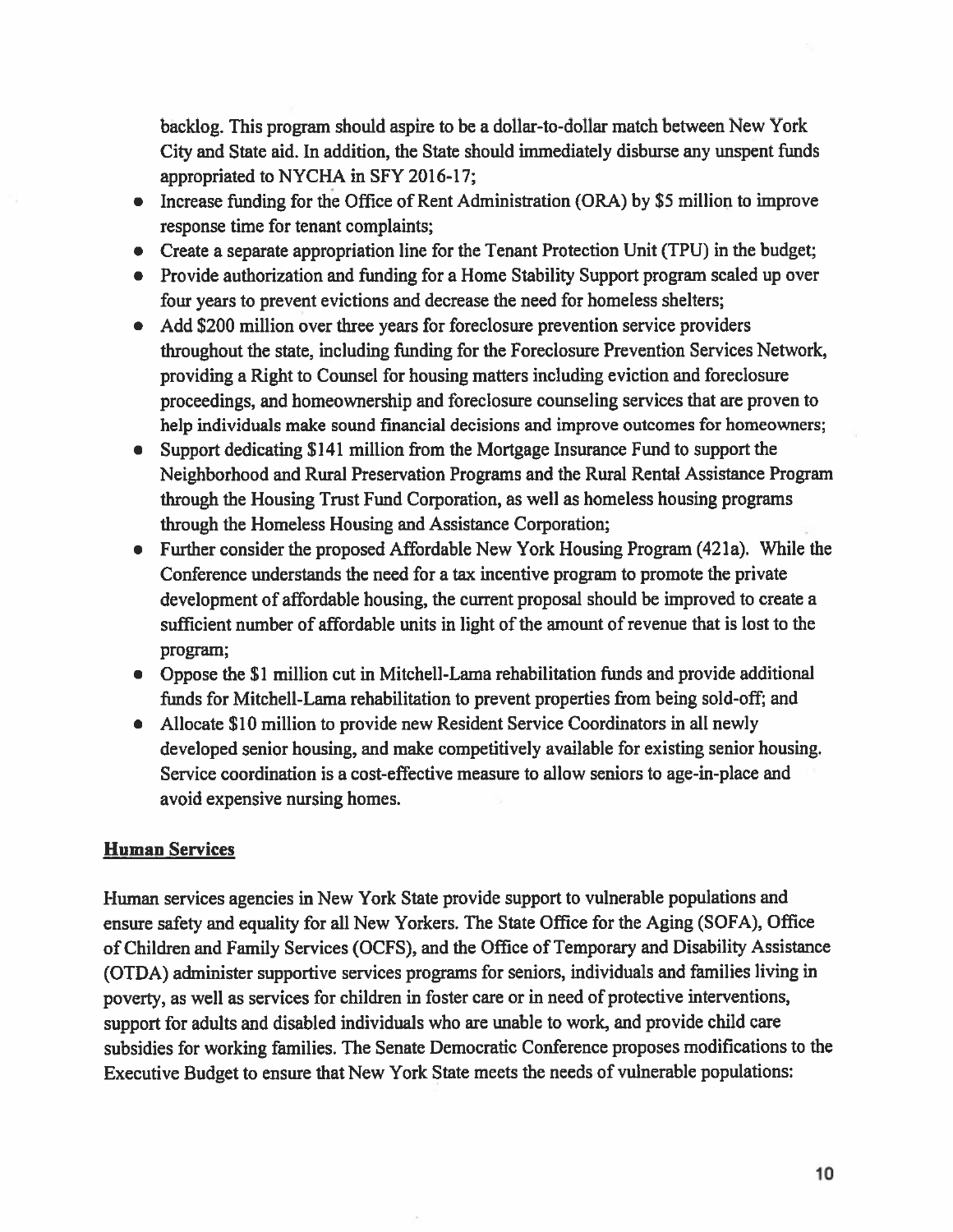- Oppose the Executive Budget proposal to restrict \$27 million in discretionary Title XX funding to childcare subsidies, which would result in 65 senior center closures in New York City and the loss of vital services to 6,000 seniors;
- Increase funding for Healthy Families NY to \$27.8 million, a \$4.5 million increase;
- Include legislation that would create the Childcare Advance program, <sup>a</sup> tax-deferral benefit to allow working families to pay for childcare;
- Restore and increase funding for Childcare Facilitated Enrollment;
- Support rental assistance for low-income HIV-positive New Yorkers as provided for in legislation sponsored by Senator Hoylman;
- • Modify the following within the Office for the Aging (SOFA):
	- <sup>o</sup> Oppose the proposal to shift suppor<sup>t</sup> for the NY Connects program to the Federal Balancing Incentive Program (BIP) gran<sup>t</sup> and the Medicaid Global Cap;
	- <sup>o</sup> Provide an additional \$5.95 million in funding for Naturally Occurring Retirement Communities (NORCs) and Neighborhood NORCs;
	- <sup>o</sup> Add \$200,000 for the Center for Elder Law & Justice; and
	- <sup>o</sup> Add \$700,000 in finding for Elder Abuse Victims Services.
- Modify the following within the Office of Children and Family Services (OCFS):
	- $\circ$  Add \$1.4 million for 2-1-1;
	- <sup>o</sup> Add \$15 million in Capital Funding for the Council of Family and Child Caring Agencies (COFCCA), or \$30 million over 2 years;
	- <sup>o</sup> Add \$1 million in opportunity funding for COFCCA, \$500,000 for the NYS Child Welfare Incentive Scholarship and \$500,000 for the NYS Child Welfare Worker Loan Forgiveness Incentive Program;
	- <sup>o</sup> Provide \$1 million in funding for the NYS Alliance for Boys & Girls Clubs, Inc.;
	- <sup>o</sup> Provide an additional \$15.5 million for the Advantage Afterschool Program;
	- <sup>o</sup> Include an additional \$3 million for the Nurse Family Partnership Program;
	- <sup>o</sup> Include \$3.2 million for Child Advocacy Centers;
	- <sup>o</sup> Include an additional \$3 million in funding for Runaway and Homeless Services;
	- <sup>o</sup> Add \$15 million in Capital funding for Runaway and Homeless Services; and
	- <sup>o</sup> Add \$10 million in Capital funding for YMCAs.
- Modify the following within the Office of Temporary and Disability Assistance (OTDA):
	- <sup>o</sup> Increase TANF funding for the Summer Youth Employment Program (SYEP) by \$8.86 million for <sup>a</sup> total allocation of \$44.86 million;
	- <sup>o</sup> Add \$4 million for Settlement Houses;
	- <sup>o</sup> Request \$2 million for the Diaper Purchasing Allowance Program;
	- <sup>o</sup> Add \$8.26 million for the Disability Advocacy Program;
	- <sup>o</sup> Add an additional \$3 million in TANF funding for Non-Residential Domestic Violence Services;
	- <sup>o</sup> Add \$5 million in TANF funding for the Advantage After School Program; and
	- <sup>o</sup> Provide additional TANF funding for the following initiatives:
		- ACCESS-Welfare-to-Careers-\$800,000;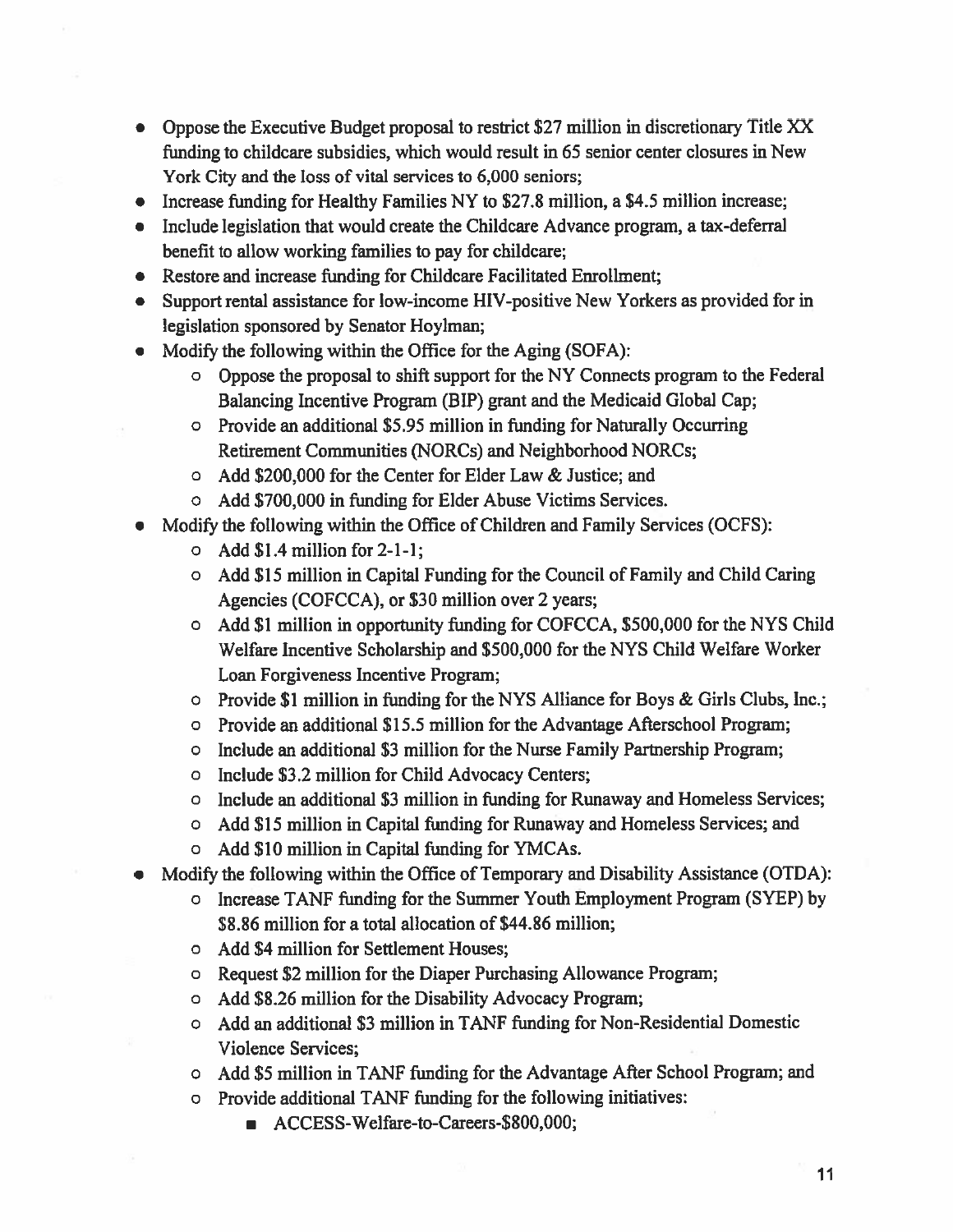- Advanced Technology Training and Information Networking (ATTAIN) 54 million;
- Career Pathways-52.85 million;
- Child Care CUNY-S 141,000;
- Child Care Demonstration Projects (UPS)-\$2.68 million;
- Child Care Demonstration Projects (NYC)-\$6.24 million;
- Child Care SUNY-\$193,000;
- Preventive Services for Foster Care Families-\$1.6 million;
- Strengthening Families through Stronger Fathers-\$200,000;
- Wage Subsidy Program-\$475,000; and
- Wheels for Work-S 144,000.
- Reject the proposal to remove the 25% county share waiver exemption for Community Services for the Elderly, which could result in <sup>a</sup> loss of services for the elderly;
- Reject deferment of the human service workers COLA;
- Reject the proposal to increase lottery intercepts from 50% to 100% for current and past recipients of public assistance within the last 10 years;
- Support the proposa<sup>l</sup> to enhance background checks for employees of emergency family homeless shelters;
- Support the proposa<sup>l</sup> to update the definition of an "abused child" to comply with the Federal Family Court Act;
- Support the proposa<sup>l</sup> to authorize municipalities to establish <sup>p</sup>lans for runaway and homeless youth and increase the time that these youth can stay in emergency shelters;
- Support the proposa<sup>l</sup> to license voluntary foster care agency health facilities, making them eligible to receive reimbursement under managed care;
- Support the reauthorization of Child Welfare Financing;
- Support the COLA increase for SSI benefits and increase of Personal Needs Allowance;
- Reject the proposal to reduce foster care block grants through state/local cost shift; and
- Support a phase-in that restores the 50-50 State-local split of Safety Net Assistance to reflect equitable and historical cost sharing.

#### Labor and Workforce

The Executive Budget provides continued attrition of the State workforce, with human service agencies realizing many of the largest reductions. For all State agencies subject to Executive control, the Executive Budget reduces the State workforce from 118,809 as of this coming April to 118,673 by the same time in 2018. Moving forward, the State must provide additional suppor<sup>t</sup> for our public employees. In particular, years of workforce attrition and unfilled positions have paralyzed many agencies. Particular attention must be paid to State agencies that provide direct suppor<sup>t</sup> services, such as OMH and OPWDD, and agencies that propose to circumvent competitive civil service examination, such as OITS.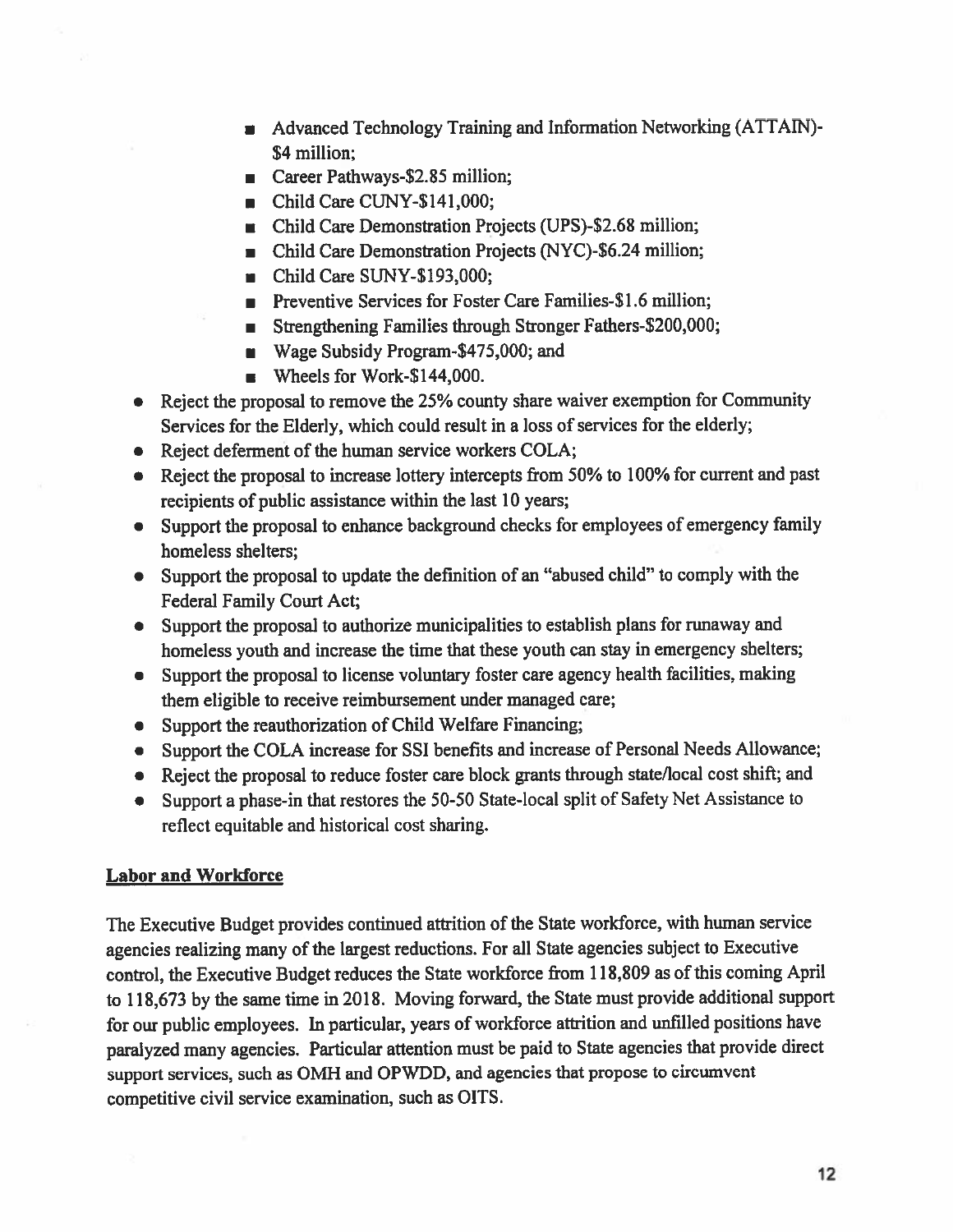The Executive Budget also proposes various initiatives that would affect both public- and private-sector employees. The Conference proposes the following modifications in relation to these initiatives:

- $\bullet$  Support new initiatives that would help crack down on wage theft and increase suppor<sup>t</sup> to the Departnent of Labor to expand wage theft enforcement. In the long-term, the State should eliminate the tipped worker sub-minimum wage;
- Enact new provisions to enhance remedies for whistleblowers and workers who file wage and hour claims, and enhance penalties against employers who are responsible for deaths on the job site;
- Reject any proposal to reduce workers' compensation benefits and speed the implementation of an increase in the workers' compensation benefits enacted in the 2013 budget;
- Support the inclusion of language that would allow unemployed workers to begin to re enter the workforce through part-time employment;
- Reject several proposals that would hurt public employees and diminish benefits for the state's retirees. Proposals that would cut Medicare Part B, IRMAA, and NYSHIP premium reimbursements and increase healthcare costs should be rejected entirely, as the Legislature has done for the pas<sup>t</sup> several years;
- Reject the Governor's proposal to consolidate administrative hearings into <sup>a</sup> centralized agency, as the current proposal grants broad control exclusively to the Executive and would diminish the state's Administrative Law Judge workforce and reduce area specialization;
- Support Buy American manufactured goods, particularly iron and steel, as par<sup>t</sup> of the construction of <sup>a</sup> public building or <sup>a</sup> public works project;
- Support the restoration and addition of fimding in the area of workforce development of the following amounts:
	- <sup>o</sup> Displaced Homemakers- \$975,000;
	- <sup>o</sup> New York State Pre-Apprenticeship Training Centers- \$100,000;
	- <sup>o</sup> American Federation of Labor and Congress of Industrial Organizations (AFL CIO) Cornell Leadership Institute- \$150,000;
	- <sup>o</sup> AFL-CIO Cornell University Domestic Violence Program- \$150,000;
	- <sup>o</sup> Worker Institute at Cornell University- \$350,000; and
	- <sup>o</sup> New York State YouthBuild- \$10 million in fimding for <sup>a</sup> new statewide program.

#### Public Protection

The Executive has advanced <sup>a</sup> series of criminal justice reform proposals supported by the Senate Democratic Conference. Our Conference firmly believes in <sup>a</sup> speedy trial process as well as bail reform, and supports the statewide implementation of the Hurrell-Harrring decision to assist counties that are required to provide counsel at arraignment. We suppor<sup>t</sup> changes to witness protection procedures and applying the procedures to all cases. In addition, we suppor<sup>t</sup>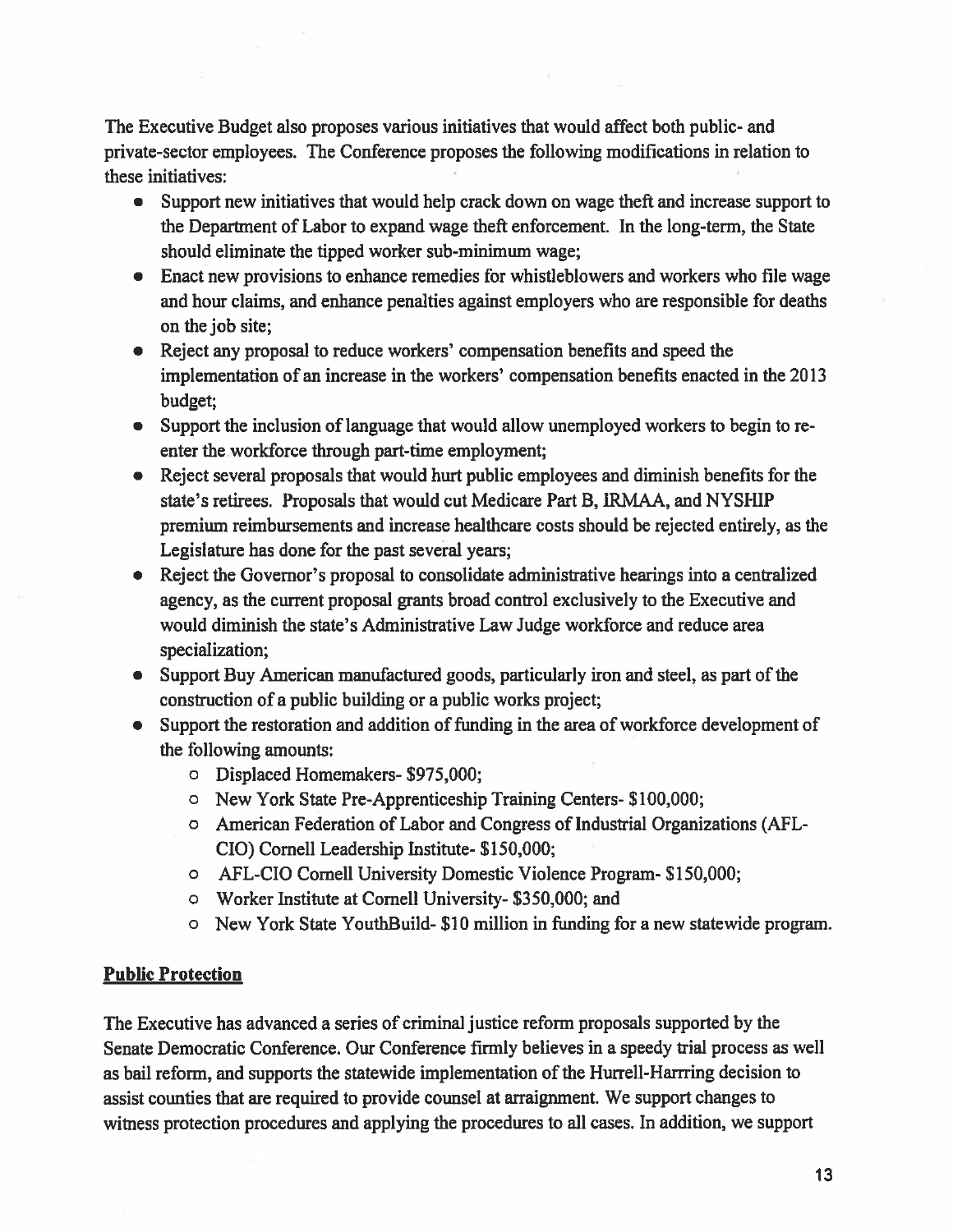the Office of Court Administration's plan to take over town and village case managemen<sup>t</sup> in an effort to modernize and expedite this system. It is also important to restore the Office of Indigent Legal Services' State Operations funding stream and provide funding for attorneys that defend homeowners from being foreclosed on, as previously available through the Department of Law.

The Senate Democratic Conference proposes modifications to the following Aid to Localities and State Operations programs:

- Restore funding for Prisoner's Legal Services in the Department of Corrections and Community Supervision;
- Support \$4.8 million allocated by the Executive for the Hate Crimes Task Force;
- Codify and fully fund the Court Appointed Special Guardians (CASA) role within OCA and suppor<sup>t</sup> <sup>a</sup> corresponding increase in OCA's budget;
- Reject the Governor's proposal to shift responsibility for mailing a copy of service of process from the Department of State to individual plaintiffs;
- Provide <sup>a</sup> \$340,000 increase for the Commission on Judicial Conduct;
- Restore the \$1.2 million cut to the Defenders Association;
- Provide a \$2.3 million increase to the Legal Service Assistance Fund;
- Continue \$500,000 in annual funding for the New York Legal Education Opportunity Program to assist low-income students taking the Bar Exam and suppor<sup>t</sup> diversity among applicants to law schools and law students;
- Include an additional \$175,000 for the Legal Services of the Hudson Valley (Yonkers Eviction Prevention Program);
- Restore \$2.3 million for the Westchester Policing Program;
- Provide \$5 million for a Gun Violence Institute;
- Provide additional suppor<sup>t</sup> for the Office of New Americans to assist in immigrant legal services and naturalization support, and suppor<sup>t</sup> the Executive proposal to create <sup>a</sup> publicprivate legal defense project (the Empire State Immigrant Defense Fund). This program should ensure that immigrants can access legal services regardless of their location within the state;
- Support the expansion of SNUG to \$4.5 million;
- Restore \$3 million for upstate caseload relief;
- Restore \$21.5 Million in DCJS programmatic cuts;
- Restore \$700,000 for the American Red Cross in the Department of Homeland Security and Emergency Services; and
- Restore \$300,000 in funding to the Office of Victim's Services for Suicide Prevention and Crisis Center in Western New York.

# Environment, Apriculturc, and Parks

The Senate Democratic Conference recognizes the significant investments necessary to conserve New York's vast natural resources as we face challenges new and old presented by climate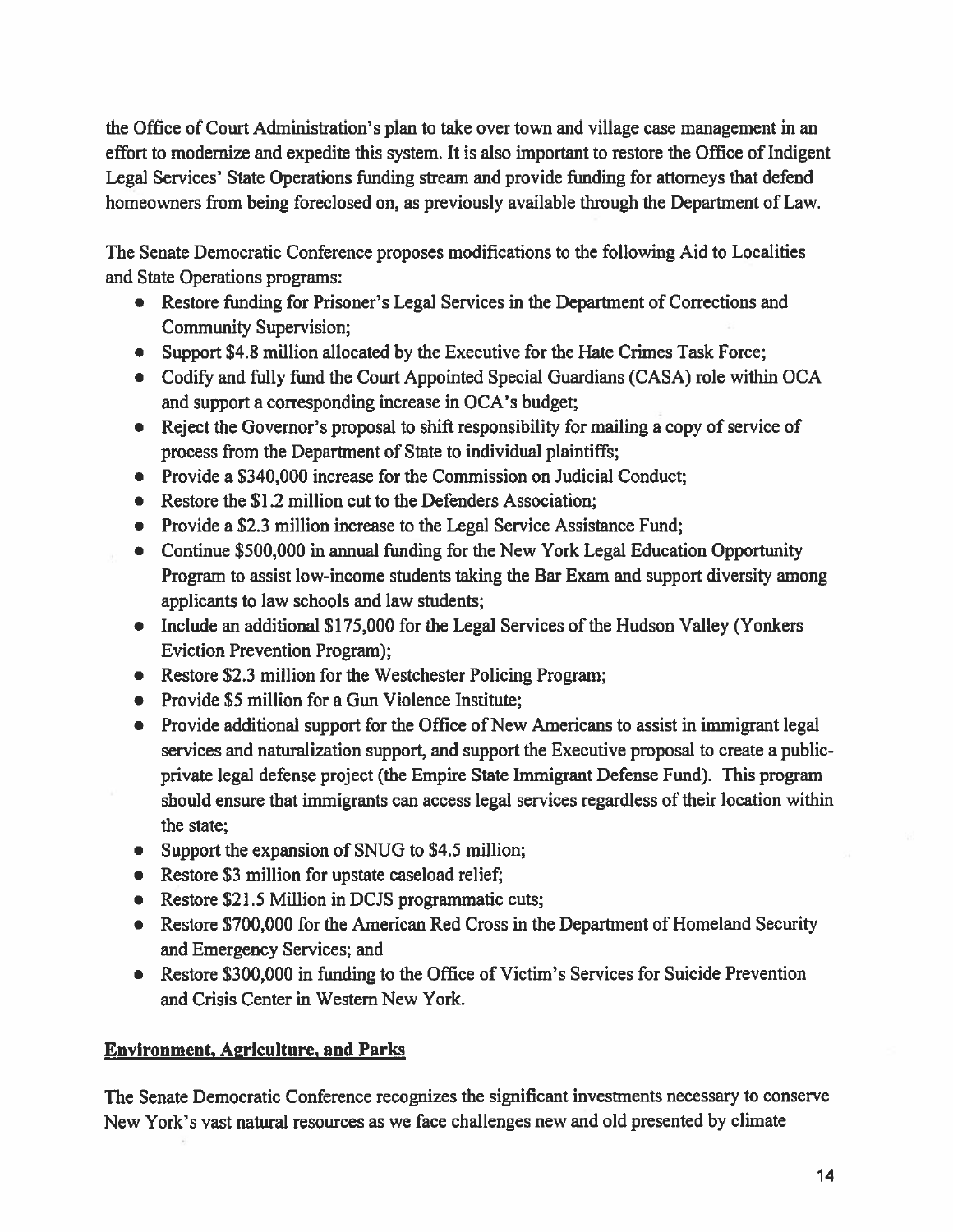change, ageing clean water infrastructure, and contamination events often relic of our industrial past. To this effect, the Conference proposes the following budget recommendations to protect our air, water and lands; suppor<sup>t</sup> agriculture and healthy food options; modernize the State Park System; and expand cultural opportunities in our communities:

- •Support an increase to \$800 million in annual water quality funding to expand community access to infrastructure grants, suppor<sup>t</sup> initiatives to preserve water quality, and quickly remediate contamination events —spending for these purposes should be clearly delineated in budget language;
- Ensure that water quality infrastructure fimds include suppor<sup>t</sup> directed to improve water quality and sewer systems in Southeast Queens;
- Support the Executive's proposa<sup>l</sup> to fund <sup>a</sup> \$300 million Environmental Protection Fund;
- Support the proposed \$5 million EPF sub-allocation to Nassau County for wastewater treatment improvements and water quality monitoring;
- Provide a \$125,000 EPF sub-allocation to assist with water quality monitoring in Manhasset Bay, Hempstead Harbor, and Oyster Bay/Cold Spring Harbor;
- Reject the transfer of \$2 million for local reimbursement of navigation law enforcement into the EPF;
- Ensure NYC eligibility for climate resiliency project funding;
- Reject the proposed \$23 million sweep of RGGI proceeds to the general fund;
- Reject any proposal that would further delay the implementation of the Diesel Emission Reduction Act (DERA);
- Support the Executive's proposa<sup>l</sup> to divert organic food waste produced by certain large generators to food banlcs and organics recyclers;
- Provide tax credit suppor<sup>t</sup> for homeowners working with certified arborists and foresters to manage the spread of the invasive emerald ash borer;
- Fully restore Aid to Localities funding for agricultural programs;
- Provide an additional \$350,000, bringing total suppor<sup>t</sup> for Future Farmers of America to \$892,000, to ensure FFA can maintain and expand critical student services and programs;
- Expand school children's access to healthy food in New York and suppor<sup>t</sup> New York's Farm to School program;
- Provide an additional \$500,000 to Hunger Prevention and Nutrition Assistance Program (HPNAP) base-funding to provide regional food banks with resources to purchase additional foods during the holiday season;
- Allocate \$190,000 to fund <sup>a</sup> Cornell Cooperative Extension Agricultural Workforce Specialist to work with farm employers on labor compliance laws and regulations;
- Support \$120 million in NY Works capital funding for continued State Park infrastructure improvements;
- Support <sup>a</sup> \$5 million Catskill Park line item within the DEC NY Works capital appropriation;
- Support an increase to NYSCA and Humanities New York grants for local community and non-profit cultural development;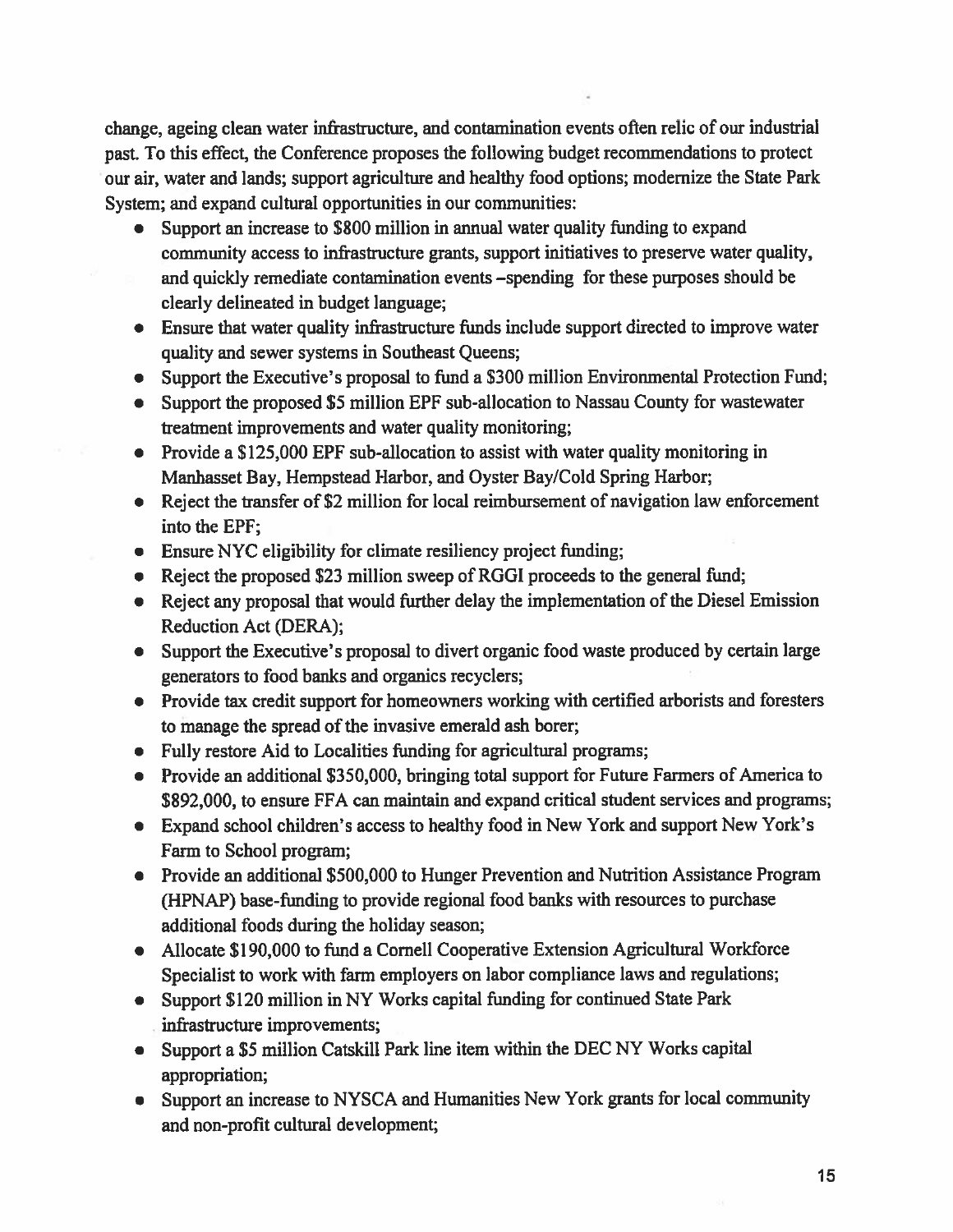- Support \$10 million dedicated to increasing business and tourism in downtowns through <sup>a</sup> Cultural, Arts and Public Spaces Development Fund; and
- Support funding for the creation of the Empire State Trail.

## **Economic Development & Energy**

The Senate Democratic Conference strives to enact policies that foster job creation and economic development throughout the entire state with special value <sup>p</sup>laced on micro-, small-, and medium-sized businesses because of their significant impacts on job growth in our communities. The Conference advocates for every New Yorker to have an equal opportunity to participate and thrive in New York's economy. Therefore, the Senate Democratic Conference recommends the following modifications to the Executive Budget:

- Add \$10 million to the Minority- and Women-Owned Business Enterprises (MWBE) Development and Lending Program administered by Empire State Development (\$2 million for compliance and \$8 million for loans and bonding);
- Accept, with reservations, the Executive's one-year extension of the MWBE program;
- Support <sup>a</sup> delay in implementing the nuclear subsidy provisions of the Zero Emission Credit program and require PSC to conduct additional review and alternatives analysis subject to public comment.
- Direct \$50 million in new funding for the Small Business Revolving Loan Fund, targeting businesses that have difficulty accessing regular credit markets, and offering regular and micro-loans pursuan<sup>t</sup> to the need;
- Provide \$50 million for the Federal Community Development Financial Institutions, allowing the program to provide credit, banking services, and investment capital to low and moderate income communities throughout the state;
- Add \$2 million to the Entrepreneurial Assistance Program (EAP) to assist entrepreneurs, -especially minorities, women, and dislocated workers- in strengthening and creating new businesses. Of this amount, \$350,000 restores funding to EAP centers for the assistance of veterans starting or seeking to start new business ventures, or to train veterans in the principles and practices of entrepreneurship to prepare them for self-employment opportunities;
- Dedicate \$25 million in funds for the Urban and Community Development Program to help economically distressed communities;
- Provide \$108 million towards the redevelopment of the Kingsbridge National Ice Center;
- Direct \$400 million for Buffalo Billion Squared through the Empire State Development, and another \$100 million to various other agencies;
- Provide \$25 million in new funding to establish the Hire NY program to provide zerointerest loans to businesses with less than 5 employees for the purpose of hiring New York residents;
- Fund each center at \$1.6 million for both the Centers of Excellence and the Centers for Advanced Technology programs;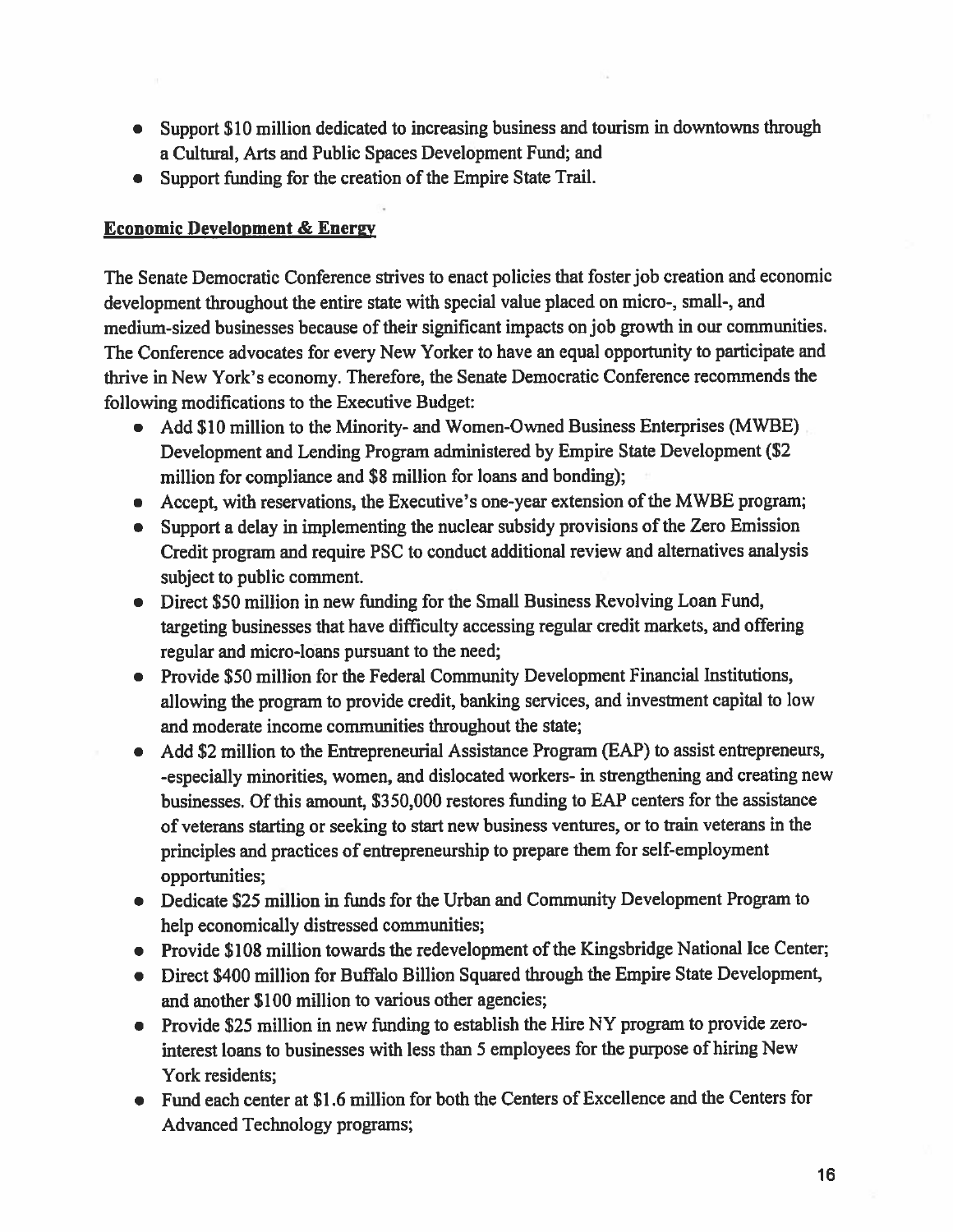- Add \$15 million for the New York Community Development Financial Institutions (CDFI) Fund;
- Provide a comprehensive record of all economic development incentives that are entered into between State entities and businesses in order for the Legislature and the Governor to make well-informed decisions about tax expenditures;
- Revise Article VII language (Part V, TED) so it only covers the Department of Health to preven<sup>t</sup> an increase in assessments to utility ratepayers; and
- Provide \$750,000 for the Public Utility Law Project.

# Local Government

This year's Executive Budget proposes <sup>a</sup> consolidation <sup>p</sup>lan that would link State aid to the adoption of <sup>a</sup> county-wide shared services program. The Senate Democratic Conference supports the genera<sup>l</sup> idea of cost saving measures, as long as critical services and resources are preserved. Additionally, the Senate Democratic Conference supports property tax reforms and the following modifications to State aid for local governments:

- Increase AIM Base Level Grant funding from \$715 million to \$1.5 billion;
- Remove language that subjects Base Level Grant funding to possible reductions if receipts are less than the amount assumed in the 2017-18 Financial Plan;
- Provide \$12.5 million in suppor<sup>t</sup> for the City of Albany;
- Remove the proposed cap on STAR exemptions at 2017 levels;
- • Repeal the STAR Credit changes created by Chapters <sup>60</sup> and <sup>73</sup> of the Laws of <sup>2016</sup> and make the STAR Exemption available to new homeowners with fill reversion back to the original State STAR reimbursement program; and
- •Deny the STAR Senior Income Verification Program.

# Revenue

Even though the recovery from the Great Recession of 2008-09 has been underway for many years, real wage growth has still not shown the gains needed to suppor<sup>t</sup> <sup>a</sup> real middle class standard of living. It is vital that working families across all regions of the state obtain immediate and concrete relief in the SFY 2017-18 Enacted Budget. To implement this basic premise, our Conference recommends the following State tax and revenue modifications to the Executive Budget:

- Support <sup>a</sup> progressive income tax in New York State that, at <sup>a</sup> minimum, ensures that the rates by bracket do not decrease below current levels;
- Support the proposa<sup>l</sup> to tax carried interest earnings at the same rate as earned income, and these carried interest earnings should not receive <sup>a</sup> preferential capital gains tax rate;
- Support the Executive's proposa<sup>l</sup> to increase existing NYS Child and Dependent Care Credit benefits;
- Support the continued implementation of the NYS Middle Class Personal Income Tax Reduction Program that was enacted by the State Legislature in 2016;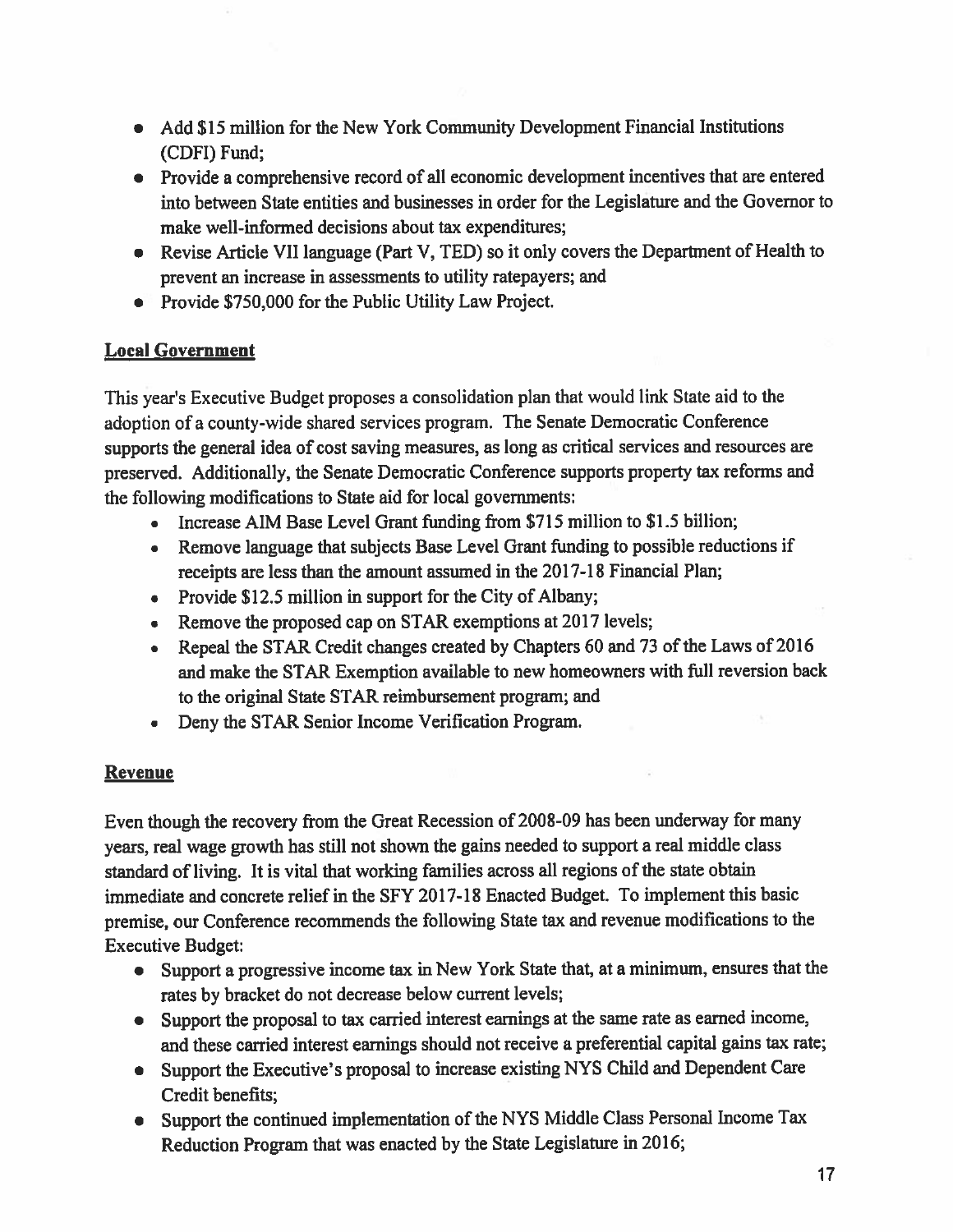- Support the Executive's proposa<sup>l</sup> to extend internet sales tax collection responsibilities to marketplace providers;
- Include tax-relief for small businesses that hire young workers or workers with physical or developmental disabilities to help subsidize minimum wage increases;
- Support legislative and technological initiatives to stop sales tax avoidance/suppression schemes;
- Support <sup>a</sup> 50% expansion of benefits for the current Earned Income Tax Credit Program (EITC);
- Support <sup>2017</sup> legislation propose<sup>d</sup> in both Houses of the State Legislature to eliminate existing tax credit program benefits provided in the NYS Tax Law to energy service companies (ESCO's);
- Support the enactment of a new geothermal energy systems tax credit;
- Support the Executive's proposal to reform the State's Investment Tax Credit (ITC). This proposa<sup>l</sup> would deny tax credit benefits to companies that are not directly involved in manufacturing activities;
- Renew several tax benefits for Lower Manhattan due to expire in 2017. These programs are vital to ensuring that Downtown Manhattan continues to be economically competitive and to continue the long-term rebuilding of an area devastated by the attacks on the World Trade Center;
- Support the Executive's proposa<sup>l</sup> to require New York corporations that file as Federal <sup>S</sup> Corporations to also file as an S Corporation for State tax purposes; and
- Support the Executive's proposal to close a non-resident asset sales tax loophole. This provision closes <sup>a</sup> loophole and imposes <sup>a</sup> tax on nonresident taxpayers who are partners in partnerships that sell the partnership assets and then later classify the transaction as <sup>a</sup> sale of an intangible (non-taxable) partnership interest.

# **Transportation**

Transportation-related expenditures carry <sup>a</sup> tremendous economic multiplier effect, and strong critical infrastructure is essential to our economy's flmctioning. With this in mind, the Senate Democratic Conference supports appropriations reflecting the investments required to meet the state's infrastructure needs as well as new policy initiatives that promote sound regional development:

- Support legislation authorizing Transportation Network Companies (TNC), and modify the proposa<sup>l</sup> to include handicap accessibility, workers' rights, and consumer protections;
- Reform design-build pending improved information verifying cost-savings and MWBE participation, and ensure that any authorization for design-build includes the use of project labor agreements on major infrastructure projects where cost-effective. Additional information justifying expansion of design-build to all state agencies, authorities and local governmen<sup>t</sup> is needed, though the State should explore extending Design-Build authorization to New York City and enact <sup>a</sup> <sup>p</sup>ilot program focusing on the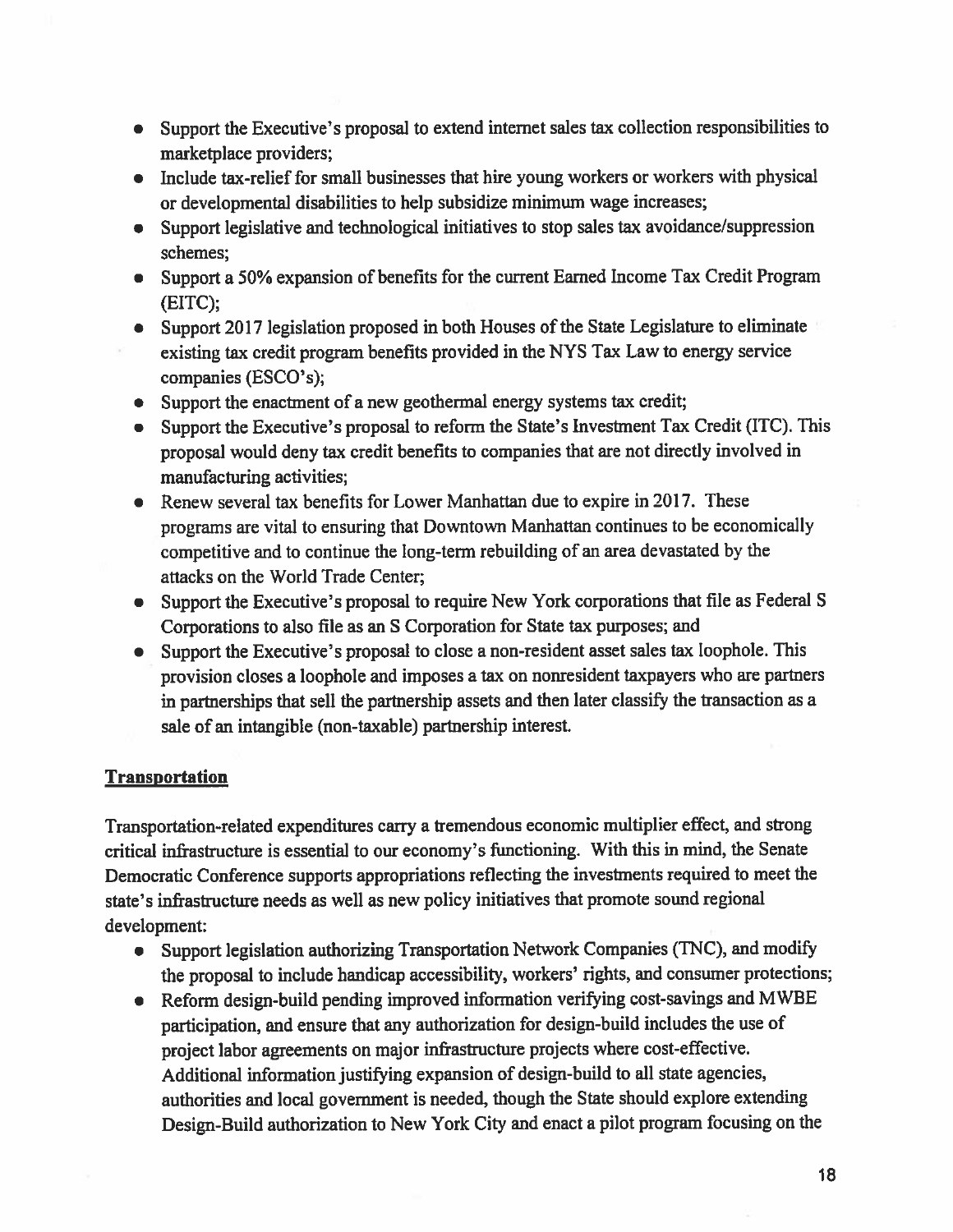Brooklyn-Queens Expressway. As with state authorization, MWBE participation and workforce protections like PLAs are critical to the authorization;

- Continue parity between transit and road/bridge funding achieved in last year's Enacted Budget and provide additional detail on new road/bridge projects;
- Keep the State's statutory promise by restoring the S65 million of Payroll Mobility Tax offsets, and eliminate the \$121.5 million sweep of downstate transit funds, which could cover <sup>a</sup> year's worth of affordable fares for low-income staphangers, or facilitate expansion of the City Ticket program and provide additional service in transit deserts like Southeast Queens and East Brooklyn;
- Adjust State transit operating aid (STOA) for inflation and invest an additional \$15 million in STOA systems' growth. One way to suppor<sup>t</sup> STOA's revenues is by dedicating TNC-related fee revenues to STOA. Many operators, including Westchester's Bee Line and the NFTA, have increased system needs and costs;
- Support the propose<sup>d</sup> \$84.5 million for non-MTA transit as <sup>a</sup> baseline but require timely and regular release of these capital funds so system operators can adequately <sup>p</sup>lan to accommodate their needs;
- Increase CHIPS funding by \$150 million to create local jobs and improve bridge and pavemen<sup>t</sup> conditions, increase local assistance under the BRIDGE NY program by \$50 million, and update the arterial highway maintenance formula for inflation. Important local investments are needed, including on 1-684 in Northern Westchester;
- Increase capital assistance for freight and passenger rail systems to \$50 million per year, including additional funds for cleaner freight rail locomotives in Southern Queens;
- Support \$6 million for Nassau Inter County Express bus (NICE) service;
- Clarify the funding stream for the BRIDGE NY/PAVE NY programs rather than lumping in with other appropriations;
- Promote open government by providing a long-term needs assessment for DOT projects and timely submission of <sup>a</sup> five-year capital program, modeled after the MTA statute;
- Revise alternative procurement authorization for MTA to ensure that local regulations are respected;
- Oppose DMV fee increases;
- Reject the propose<sup>d</sup> creation of <sup>a</sup> Port Authority Inspector General; and
- Provide additional information on fiscal and workforce impacts of the DOT takeover of canal system maintenance.

#### **Veterans**

Few responsibilities are more important than serving those who have served us abroad and have helped to promote peace and prosperity. New York has long exercised leadership in supporting our veterans and ensuring they have the necessary resources to transition back into civilian life. This year's Enacted Budget should be no different, and as such, the Conference supports the following modifications to the Executive Budget: